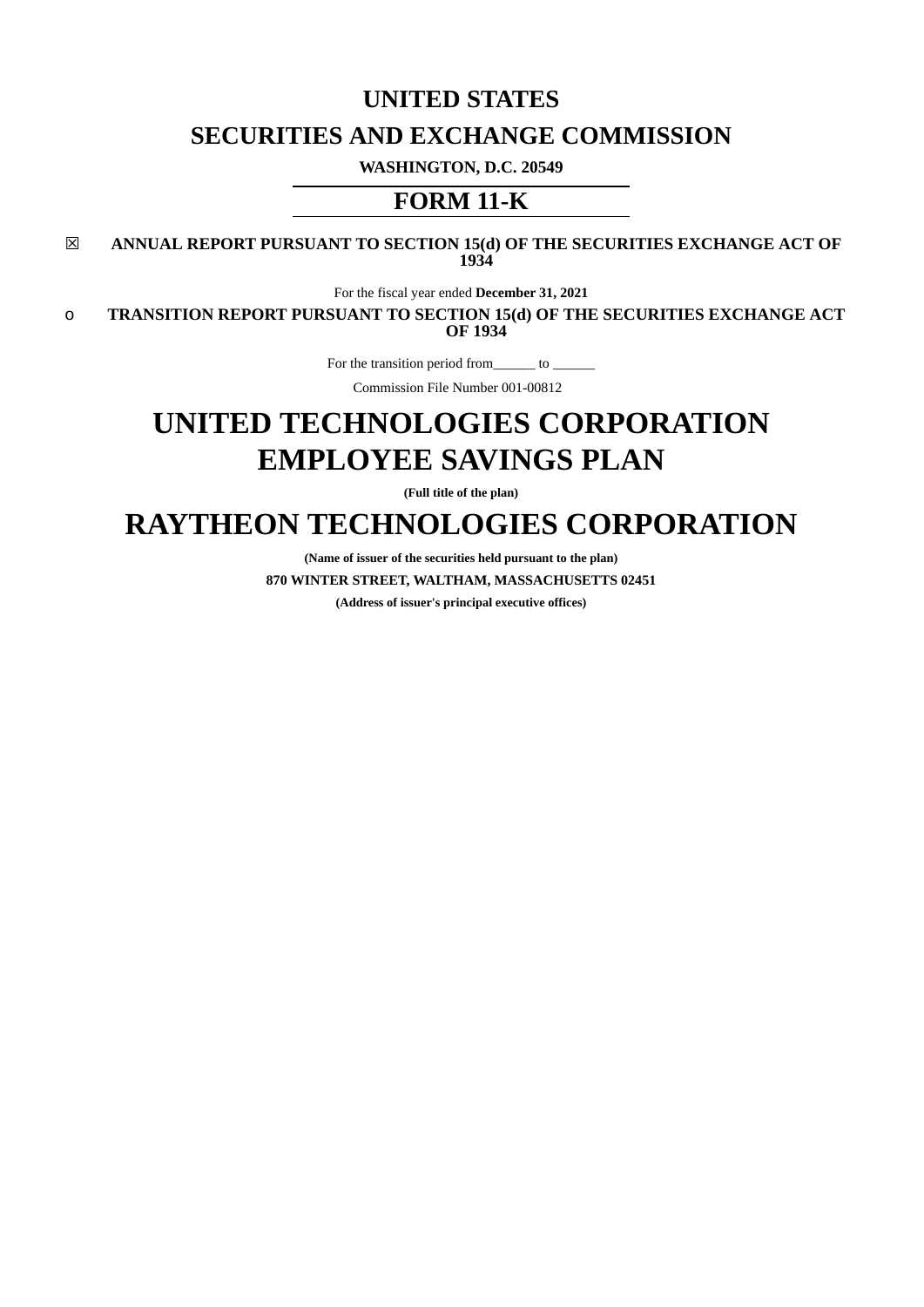#### **UNITED TECHNOLOGIES CORPORATION EMPLOYEE SAVINGS PLAN Index to Financial Statements Year Ended December 31, 2021**

|                                                                                                                  | Page            |
|------------------------------------------------------------------------------------------------------------------|-----------------|
| Report of Independent Registered Public Accounting Firm                                                          | <u>3</u>        |
| <b>Financial Statements</b>                                                                                      |                 |
| Statements of Net Assets Available for Benefits as of December 31, 2021 and 2020                                 | $\overline{4}$  |
| Statement of Changes in Net Assets Available for Benefits for the Year Ended December 31, 2021                   | $\overline{5}$  |
| <b>Notes to Financial Statements</b>                                                                             | $6\overline{6}$ |
| Supplemental Schedule * - Schedule H, Line 4i - Schedule of Assets (Held at End of Year) as of December 31, 2021 | 17              |
| <b>Exhibit Index</b>                                                                                             | <u>18</u>       |
| <b>Signature</b>                                                                                                 | <u>19</u>       |
|                                                                                                                  |                 |

<span id="page-1-0"></span>**\*** Other supplemental schedules required by Section 2520.103-10 of the Department of Labor's Rules and Regulations and Disclosure under the Employee Retirement Income Security Act of 1974 have been omitted because they are not applicable.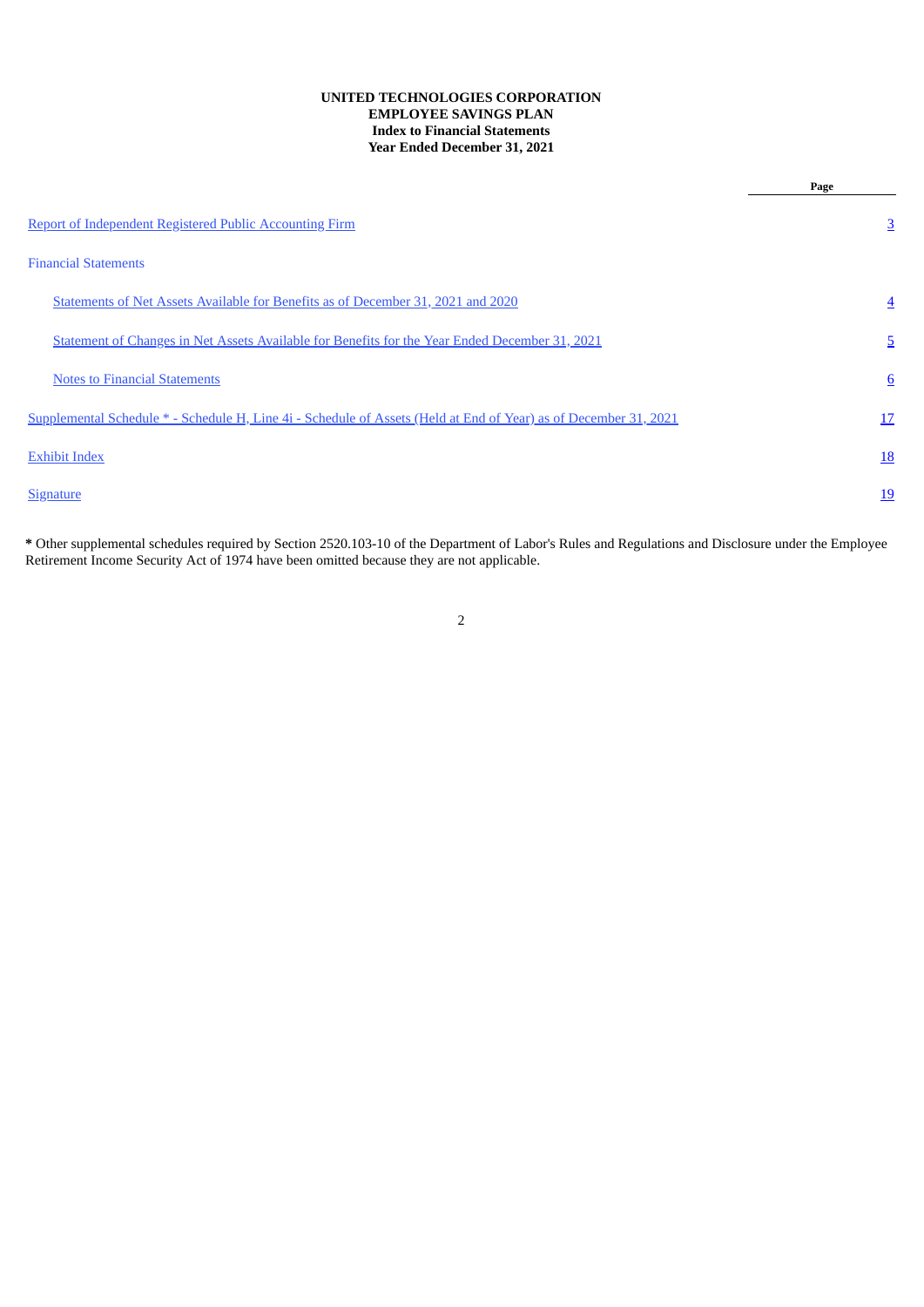#### **Report of Independent Registered Public Accounting Firm**

To the Administrator and Plan Participants of United Technologies Corporation Employee Savings Plan

#### *Opinion on the Financial Statements*

We have audited the accompanying statements of net assets available for benefits of United Technologies Corporation Employee Savings Plan (the "Plan") as of December 31, 2021 and 2020 and the related statement of changes in net assets available for benefits for the year ended December 31, 2021, including the related notes (collectively referred to as the "financial statements"). In our opinion, the financial statements present fairly, in all material respects, the net assets available for benefits of the Plan as of December 31, 2021 and 2020, and the changes in net assets available for benefits for the year ended December 31, 2021 in conformity with accounting principles generally accepted in the United States of America.

#### *Basis for Opinion*

These financial statements are the responsibility of the Plan's management. Our responsibility is to express an opinion on the Plan's financial statements based on our audits. We are a public accounting firm registered with the Public Company Accounting Oversight Board (United States) (PCAOB) and are required to be independent with respect to the Plan in accordance with the U.S. federal securities laws and the applicable rules and regulations of the Securities and Exchange Commission and the PCAOB.

We conducted our audits of these financial statements in accordance with the standards of the PCAOB. Those standards require that we plan and perform the audit to obtain reasonable assurance about whether the financial statements are free of material misstatement, whether due to error or fraud.

Our audits included performing procedures to assess the risks of material misstatement of the financial statements, whether due to error or fraud, and performing procedures that respond to those risks. Such procedures included examining, on a test basis, evidence regarding the amounts and disclosures in the financial statements. Our audits also included evaluating the accounting principles used and significant estimates made by management, as well as evaluating the overall presentation of the financial statements. We believe that our audits provide a reasonable basis for our opinion.

#### *Supplemental Information*

The supplemental schedule H, line 4i – schedule of assets (held at end of year) as of December 31, 2021 has been subjected to audit procedures performed in conjunction with the audit of the Plan's financial statements. The supplemental schedule is the responsibility of the Plan's management. Our audit procedures included determining whether the supplemental schedule reconciles to the financial statements or the underlying accounting and other records, as applicable, and performing procedures to test the completeness and accuracy of the information presented in the supplemental schedule. In forming our opinion on the supplemental schedule, we evaluated whether the supplemental schedule, including its form and content, is presented in conformity with the Department of Labor's Rules and Regulations for Reporting and Disclosure under the Employee Retirement Income Security Act of 1974. In our opinion, the supplemental schedule is fairly stated, in all material respects, in relation to the financial statements as a whole.

/s/ PricewaterhouseCoopers LLP Hartford, Connecticut June 21, 2022

<span id="page-2-0"></span>We have served as the Plan's auditor since at least 1993. We have not been able to determine the specific year we began serving as auditor of the Plan.

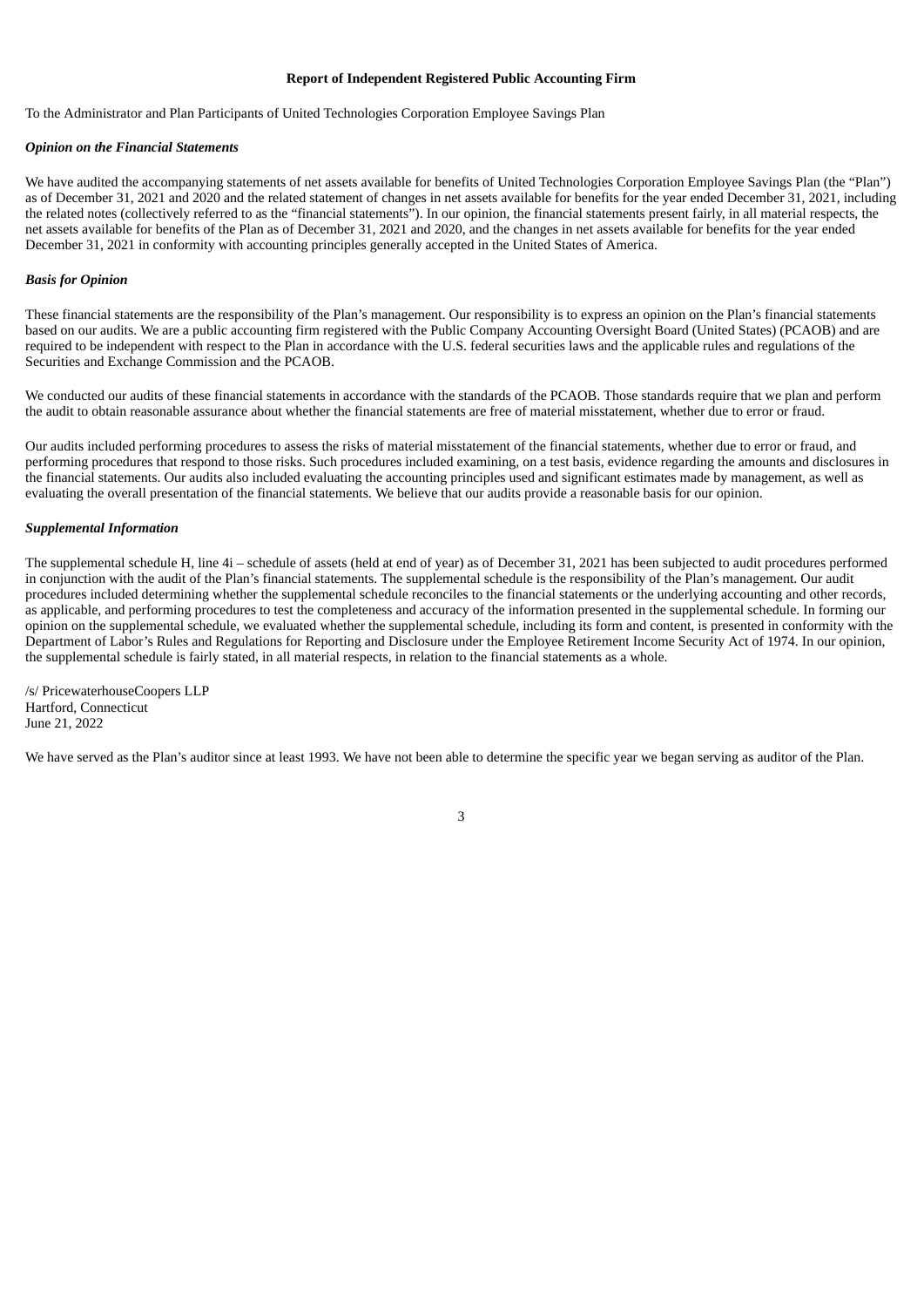#### **UNITED TECHNOLOGIES CORPORATION EMPLOYEE SAVINGS PLAN Statements of Net Assets Available for Benefits** (Thousands of Dollars)

<span id="page-3-0"></span>

|                                               | <b>December 31, 2021</b> | <b>December 31, 2020</b> |
|-----------------------------------------------|--------------------------|--------------------------|
| <b>Assets:</b>                                |                          |                          |
| Investment in Master Trust, at fair value     | 23,726,669               | 21,172,422               |
| Investment in Master Trust, at contract value | 7,441,908                | 7,596,622                |
| Notes receivable from participants            | 143.960                  | 157.113                  |
| Net assets available for benefits             | 31, 312, 537             | 28,926,157               |

The accompanying notes are an integral part of these financial statements.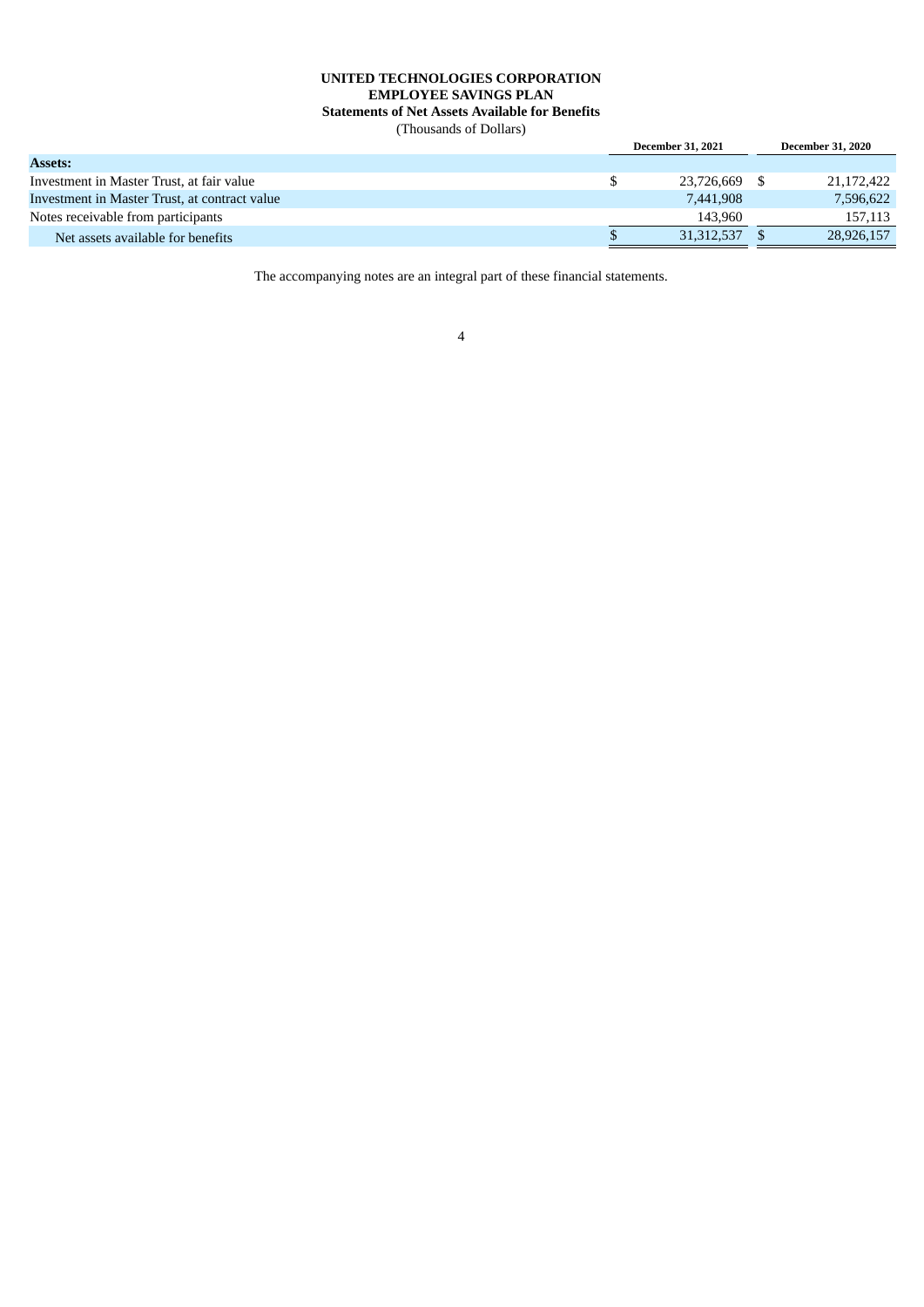## **UNITED TECHNOLOGIES CORPORATION EMPLOYEE SAVINGS PLAN Statement of Changes in Net Assets Available for Benefits**

(Thousands of Dollars)

|                                                                       | <b>Year Ended</b><br><b>December 31, 2021</b> |
|-----------------------------------------------------------------------|-----------------------------------------------|
| Additions to net assets attributed to:                                |                                               |
| Investment gain:                                                      |                                               |
| Plan interest in net appreciation and investment gain of Master Trust | \$<br>4,315,608                               |
| Contributions:                                                        |                                               |
| Participants'                                                         | 645,155                                       |
| Employer's                                                            | 302,078                                       |
| Interest income on notes receivable from participants                 | 7,140                                         |
| <b>Total additions</b>                                                | 5,269,981                                     |
| Deductions from net assets attributed to:                             |                                               |
| Distributions to participants or beneficiaries                        | 2,853,405                                     |
| Administrative expenses                                               | 4,568                                         |
| <b>ESOP</b> debt payments                                             | 24,365                                        |
| Interest expense                                                      | 1,263                                         |
| <b>Total deductions</b>                                               | 2,883,601                                     |
| Increase in net assets                                                | 2,386,380                                     |
| Net assets available for benefits December 31, 2020                   | 28,926,157                                    |
| Net assets available for benefits December 31, 2021                   | 31, 312, 537                                  |
|                                                                       |                                               |

<span id="page-4-0"></span>The accompanying notes are an integral part of these financial statements.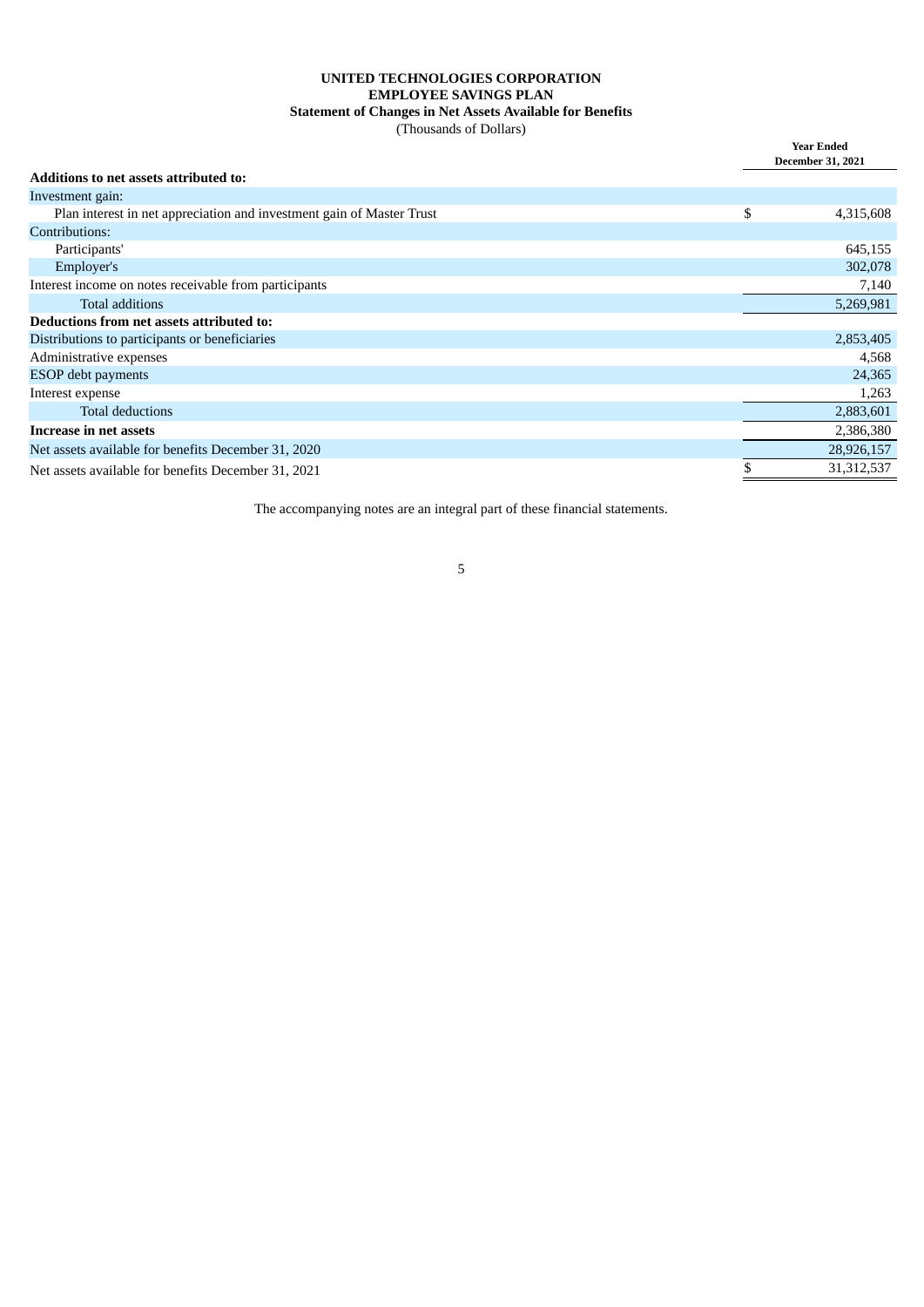#### **UNITED TECHNOLOGIES CORPORATION EMPLOYEE SAVINGS PLAN Notes to Financial Statements**

#### **NOTE 1 - DESCRIPTION OF THE PLAN**

**General.** The United Technologies Corporation Employee Savings Plan (the Plan) is a defined contribution savings plan sponsored by Raytheon Technologies Corporation (RTC, the Corporation, the Employer, or the Company). It is subject to the provisions of the Employee Retirement Income Security Act of 1974 (ERISA). Generally, non-represented employees of the Corporation and employed by participating business units of RTC, which consists of legacy United Technologies Corporation businesses and supporting Corporate functions, are eligible to participate in the Plan immediately upon employment with RTC. Generally, participants are eligible for matching Employer contributions after one year of service, as defined. The following is a brief description of the Plan. For more complete information, reference should be made to the summary plan description as well as the Plan document, which are available from RTC.

On April 3, 2020, United Technologies Corporation (UTC) and Raytheon Company completed their previously announced merger in an all-stock merger of equals (the Raytheon Merger), following the completion by UTC of the separation of its business into three independent, publicly traded companies - UTC, Carrier Global Corporation (Carrier) and Otis Worldwide Corporation (Otis) (such separations, the "Separation Transactions"). Upon closing of the Raytheon Merger, UTC's name has changed to "Raytheon Technologies Corporation," and its shares of common stock began trading as of April 3, 2020 on the New York Stock Exchange under the ticker symbol "RTX." Although the name of the company has changed, the Plan continues to operate under the United Technologies Corporation Employee Savings Plan name because it covers only employees who are employed by the legacy UTC entity and remains separate from plans sponsored by the former Raytheon Company. The names of the Employee Stock Ownership Plan (ESOP) and UTC Common Stock Fund were updated on April 3, 2020, to the RTX ESOP and the RTX Stock Fund, respectively.

In 2020, in connection with the Separation Transactions, UTC shareowners received shares of Carrier and Otis common stock as a special dividend, and the Carrier and Otis ESOPs and Carrier and Otis common stock funds were created to hold the special dividends declared by UTC. The Carrier and Otis ESOPs were included within the RTX ESOP and the Carrier and Otis common stock funds were included within the RTX Stock Fund. The Carrier and Otis ESOPs and common stock funds were closed to new investments within the Plan and were removed as an investment option in April 2021. Participants were free to move these balances to the Plan's other investment options, including the RTX ESOP and RTX Stock Fund, until the Carrier and Otis ESOPs and common stock funds were removed as investment options. Subsequent to this, the Trustee incrementally allocated all remaining balances to the Plans' default investment options.

**Trustee and Recordkeeper.** State Street Bank and Trust (Trustee) is the Plan Trustee and custodian. Alight Solutions is the Plan's recordkeeper and performs participant account recordkeeping services.

**Contributions and Vesting.** The percentages of eligible compensation that participants may elect to contribute, through payroll deductions, vary depending on the provisions of the Plan specific to a participant's location. Participants direct the investment of their contributions into various investment options offered by the Plan through the United Technologies Employee Savings Plan Master Trust (Master Trust). A Roth 401(k) option also allows participants to make after tax contributions. Any earnings on the Roth contributions are tax free when withdrawn, provided the participant meets the Roth distribution requirements.

Through the Master Trust, the Plan offers an equity fund, a small company stock fund, an international equity fund, three commingled index funds, thirteen target retirement funds, one multi-market risk parity fund, one stable value fund, an RTX Stock Fund, and a mutual fund brokerage window as investment options to participants. The Plan also offers the Lifetime Income Strategy (LIS) as an investment option. The LIS includes an insurance component and is intended to provide participants with a steady stream of secure retirement income. The LIS is the Plan's qualified default investment option. In addition, the Master Trust includes a money market fund that is primarily used for transitioning or merging plans.

Participant contributions, plus actual earnings thereon, are fully vested at all times under the Plan. Generally, new participants are automatically enrolled at a pre-tax deferral rate of 6% of eligible compensation 45 days from their date of hire. Participants may opt out of automatic enrollment at any point before or after the 45 day window. The contribution rate will automatically increase by 1% each year thereafter until it reaches 10%.

Generally, RTC matches up to 60 percent of a participant's contributions, up to specified limits, in RTC common stock (Common Stock), with a different matching percentage for certain employees. Generally, Employer contributions, plus actual earnings thereon, become fully vested after the earlier of two years of Plan participation or three years of continuous service.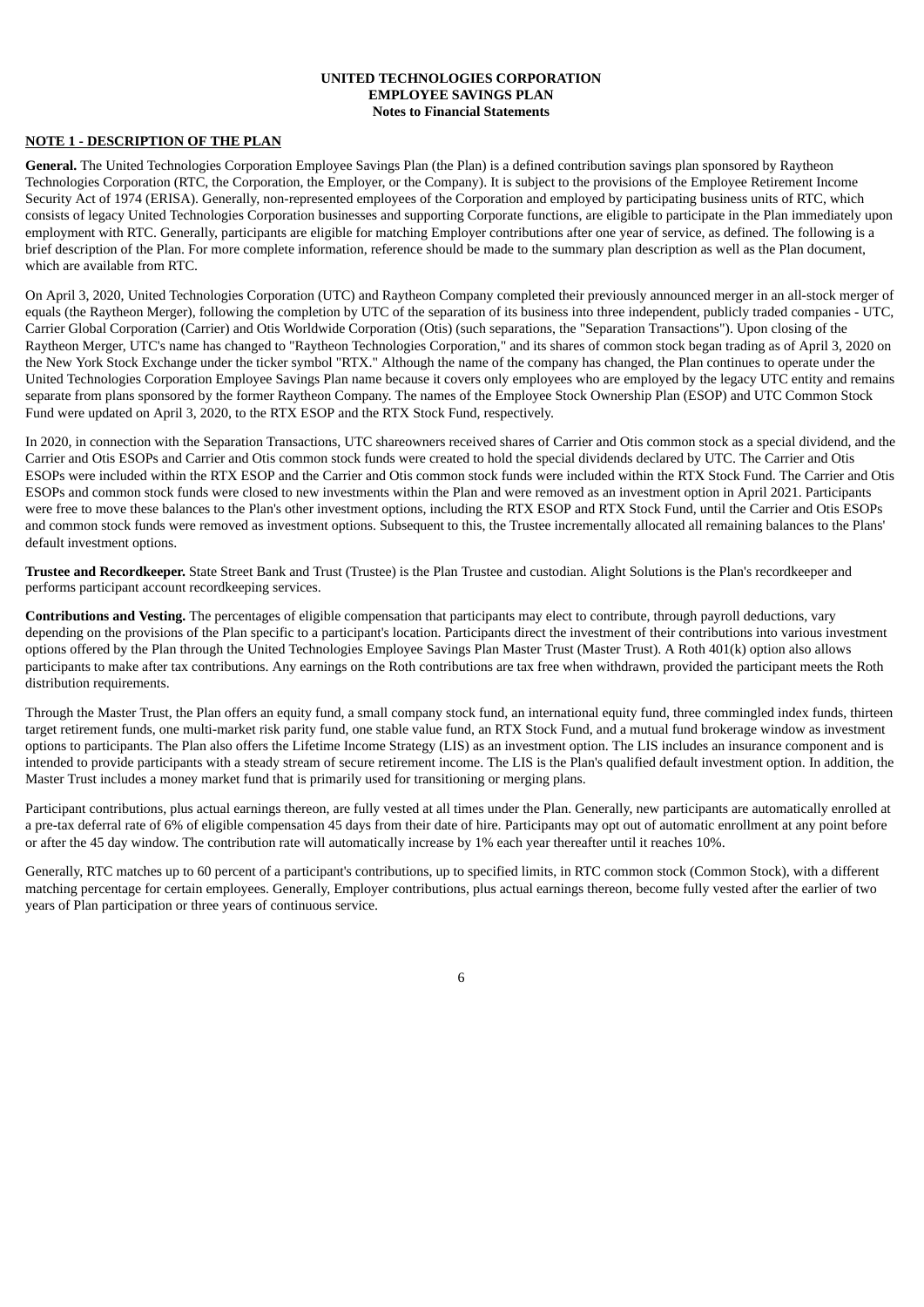RTC has established a leveraged ESOP to fund the Employer matching contributions to the Plan. The ESOP is primarily invested in RTC Common Stock. Shares allocated to a participant's ESOP account may be re-allocated to other Plan investments without restriction provided that the participant has satisfied the Plan's vesting requirements.

Employer matching contributions made through the ESOP are automatically invested in the same manner as participants' elective contributions, to provide an element of automatic diversification to reduce unintended concentration of participants' balances in Company Stock. Participants may make an election to continue to receive their Employer matching contributions in the ESOP.

Effective as of January 1, 2022, participants may participate in the Student Loan Repayment Contribution (SLRC) program in the Plan. An SLRC participant who makes qualified student loan repayments may receive an SLRC employer contribution in an amount equal to the employer match the participant would otherwise be eligible to receive, reduced for any other employer matching contributions made during the year. Such contributions would be made in the following year.

The Plan provides an automatic non-matched Employer contribution to certain eligible employees hired after December 31, 2009. Contributions as a percentage of the participant's eligible compensation, as defined in the Plan, will equal 3% for employees younger than age 30; 3.5% for employees between the ages of 30 and 34; 4% for employees between the ages of 35 and 39; 4.5% for employees between the ages of 40 and 44; 5% for employees between the ages of 45 and 49; and 5.5% for employees age 50 and older. Such contributions will be made regardless of an employee's election to participate in the Plan. Automatic Company contributions are generally subject to the same terms and conditions applicable to Employer contributions, provided, however that the Company automatic contributions shall not be available for loans or hardship distributions.

For participants who participated in the United Technologies Corporation Pension Plan, RTC makes new retirement contributions to the savings plan account instead of adding pay credits to the cash balance account in the United Technologies Corporation Pension Plan. The retirement contribution percentage is based on the age of the participant as of December 31 of each calendar year. These contributions, as a percentage of the participant's eligible compensation, as defined in the Plan, will equal 3% for employees younger than age 30; 4% for employees between the ages of 30 and 34; 5% for employees between the ages of 35 and 39; 6% for employees between the ages of 40 and 44; 7% for employees between the ages of 45 and 49; and 8% for employees age 50 and older.

**Participant Accounts.** Each participant's account is credited with (a) the participant's contributions, (b) RTC's contributions and (c) Plan earnings and losses reduced by expense allocations. The benefit to which a participant is entitled is the benefit that can be provided from the participant's vested account. Forfeited balances of terminated participants' non-vested Employer contribution amounts are used to reduce future RTC contributions and/or to pay Plan expenses. For the year ended December 31, 2021, amounts forfeited from non-vested accounts totaled approximately \$4.8 million, \$3.9 million of which was used to fund RTC's contributions. As of December 31, 2021 and 2020, the balance of forfeited non-vested accounts was \$3.4 million and \$2.4 million, respectively.

**Voting Rights.** Common Stock held in the RTX Stock Fund and ESOP Fund are voted by the Trustee at shareowner meetings of RTC in accordance with the confidential instructions of the participants whose accounts are invested in these funds. All shares of Employer stock in the RTX Stock Fund or participants' ESOP accounts for which the Trustee receives voting instructions from participants to whose accounts the shares are allocated are voted in accordance with those instructions. All Employer stock in the RTX Stock Fund for which the Trustee does not receive timely voting instructions are voted by the Trustee in accordance with the timely instructions it receives with respect to a plurality of the shares in the RTX Stock Fund. All Employer stock in the ESOP Fund that has been allocated to participants' ESOP accounts but for which the Trustee does not receive timely voting instructions, and all shares in the unallocated ESOP account, are voted by the Trustee in accordance with the timely instructions it receives with respect to a plurality of the shares that are allocated to participants' ESOP accounts.

**Notes Receivable from Participants.** Under the terms of the Plan, participants are allowed to borrow up to the lesser of 50 percent of their vested account balances (excluding company automatic contributions) or \$50,000, with a minimum loan amount of \$1,000, and must repay their loan within five years. Participants may only have one loan outstanding at a time. New loans are collateralized by the balance in the participant's account and bear interest at the prime rate plus one percent per The Wall Street Journal/Reuters, which stood at 4.25% at both December 31, 2021 and 2020. Principal and interest are paid ratably through payroll deductions by active participants or through direct payment by inactive participants. The Plan's balance of Notes receivable from participants as of December 31, 2021 and 2020 includes remaining participant balances from certain other plans previously transferred into the Plan.

**Payment of Benefits.** Generally, upon termination, benefits may be left in the Plan or paid in a lump sum to a terminating participant. A participant terminating due to retirement, who is invested in funds other than the LIS, may elect to receive benefits in installments over two to twenty years. At the participant's election, the portion of a lump sum distribution attributable to an investment in the RTX Stock Fund and ESOP Fund may be paid in shares of RTC Common Stock instead of

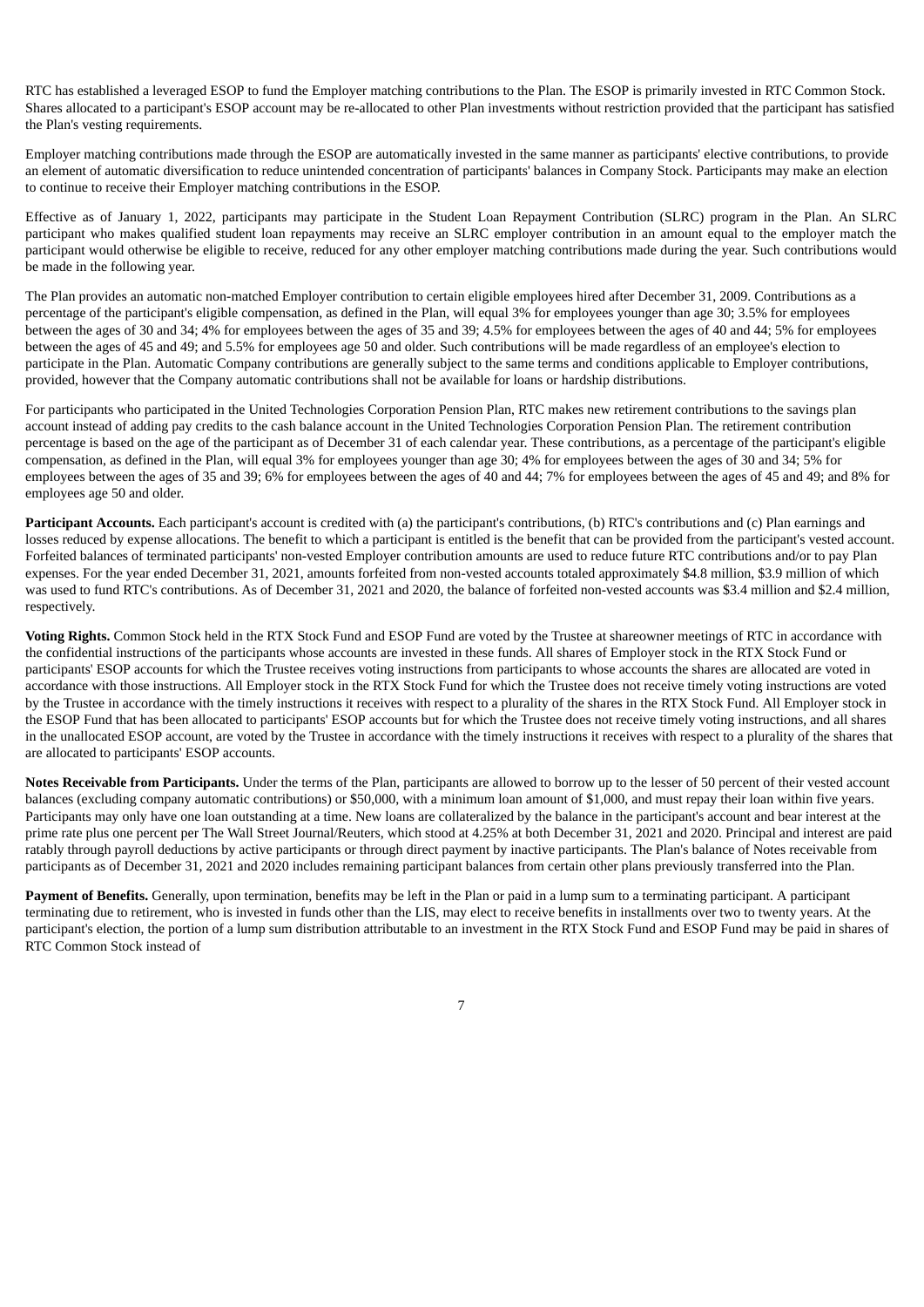cash. Distributions in RTC Common Stock for the year ended December 31, 2021 were approximately \$89 million at fair value as of the respective transaction date. Distributions in Carrier and Otis common stock for the year ended December 31, 2021 were approximately \$25 million and \$21 million, respectively, at fair value as of the respective transaction date.

All separated and active participants age 59 1/2 or older are permitted to select a specific fund or funds from which to receive benefits.

Retiring participants invested in the LIS can receive a guaranteed annual income benefit, which is calculated based on participants' accumulated balances in the LIS at age 60. The annual income benefit is secured with insurance contracts and is guaranteed for life, even if the participants' balance in the LIS becomes exhausted during retirement. Payment can be taken monthly or as-needed, however participants cannot carry forward unused portions of a given year's annual income benefit, and amounts withdrawn in excess of a given year's annual income benefit will reduce the future income benefit amount.

#### **NOTE 2 - SUMMARY OF ACCOUNTING PRINCIPLES**

**Basis of Accounting.** The financial statements of the Plan are prepared under the accrual method of accounting.

**Master Trust.** The Plan's assets are kept in the Master Trust maintained by the Trustee. Under the Master Trust agreement, the assets of certain employee savings plans of RTC are combined. Participating plans purchase units of participation in the underlying investment funds based on their contribution to such funds and the unit value of the applicable investment fund at the end of the trading day in which a transaction occurs. The unit value of each fund is determined at the close of each day by dividing the sum of uninvested cash, accrued income and expenses and the current value of investments by the total number of outstanding units in such funds. Income or losses from the funds' investments, other than the RTX Stock Fund and ESOP Common Stock Fund, increase or decrease the participating plans' unit values. RTX Stock Fund and ESOP Common Stock Fund dividends increase the Plan's units in each fund. Distributions to participants reduce the number of participation units held by the participating plans. See Note 4 for additional information.

**Fully Benefit-Responsive Investment Contracts.** The Master Trust invests in a stable value fund that invests in managed separate account guaranteed investment contracts (GICs) and synthetic GICs with financial institutions. Managed separate account GICs are investment contracts invested in insurance company separate accounts established for the sole benefit of RTC stable value fund participants. The assets are wrapped by an insurance company. The Plan participates in the underlying experience of the separate account via future periodic rate resets, which once set, are guaranteed by the insurance company. Synthetic GICs provide for a variable crediting rate which resets periodically. In each case, the wrap contracts provide assurances that future adjustments to the crediting rate cannot result in a crediting rate of less than zero. As fully benefit-responsive investment contracts, the stable value fund's investments are stated at contract value (the amount available to pay benefits). Contract value is the amount participants would receive if they were to initiate permitted transactions under the terms of the Plan and includes contributions plus earnings, less Plan withdrawals and expenses. There are no reserves against contract value for credit risk. See Notes 3 and 5 for additional information.

**Investment Valuation and Income Recognition.** The fair value of a financial instrument is generally determined as the amount that could reasonably be expected to be realized from an orderly disposition of securities and other financial instruments over a reasonable period of time. By its nature, a fair value price is a good faith estimate of the valuation in a current sale and may not reflect the actual market price. It is the amount that would be received to sell an asset or paid to transfer a liability in an orderly transaction between market participants at the measurement date.

Short-term investments represent cash and investments held by the Master Trust in commingled institutional funds and are valued at the published net asset values (NAV) per unit as of the valuation date. The commingled institutional funds classified as short-term investments, known as short term investment funds, transact daily without restriction in a manner similar to money market funds with an objective of maintaining a constant \$1.00 NAV through investment in high-quality securities with short durations. Although not traded on an active market the NAVs of the short term investment funds is observable. Cash is valued at the amounts deposited in the account, plus accrued interest.

Commingled funds represent investments held in institutional funds and are valued at the NAV as a practical expedient as of the valuation date. The commingled funds are made up of a variety of index funds. The underlying holdings of the commingled funds are primarily marketable equity and fixed income securities. As of both December 31, 2021 and 2020 there were no restrictions in place related to either participant or plan-sponsor directed redemption of these commingled funds. If the Plan were to initiate a trade of significant size, either into or out of the commingled funds, the investment adviser of the commingled fund reserves the right to request a reasonable period of notice to ensure that trading of securities will be implemented in an orderly business manner.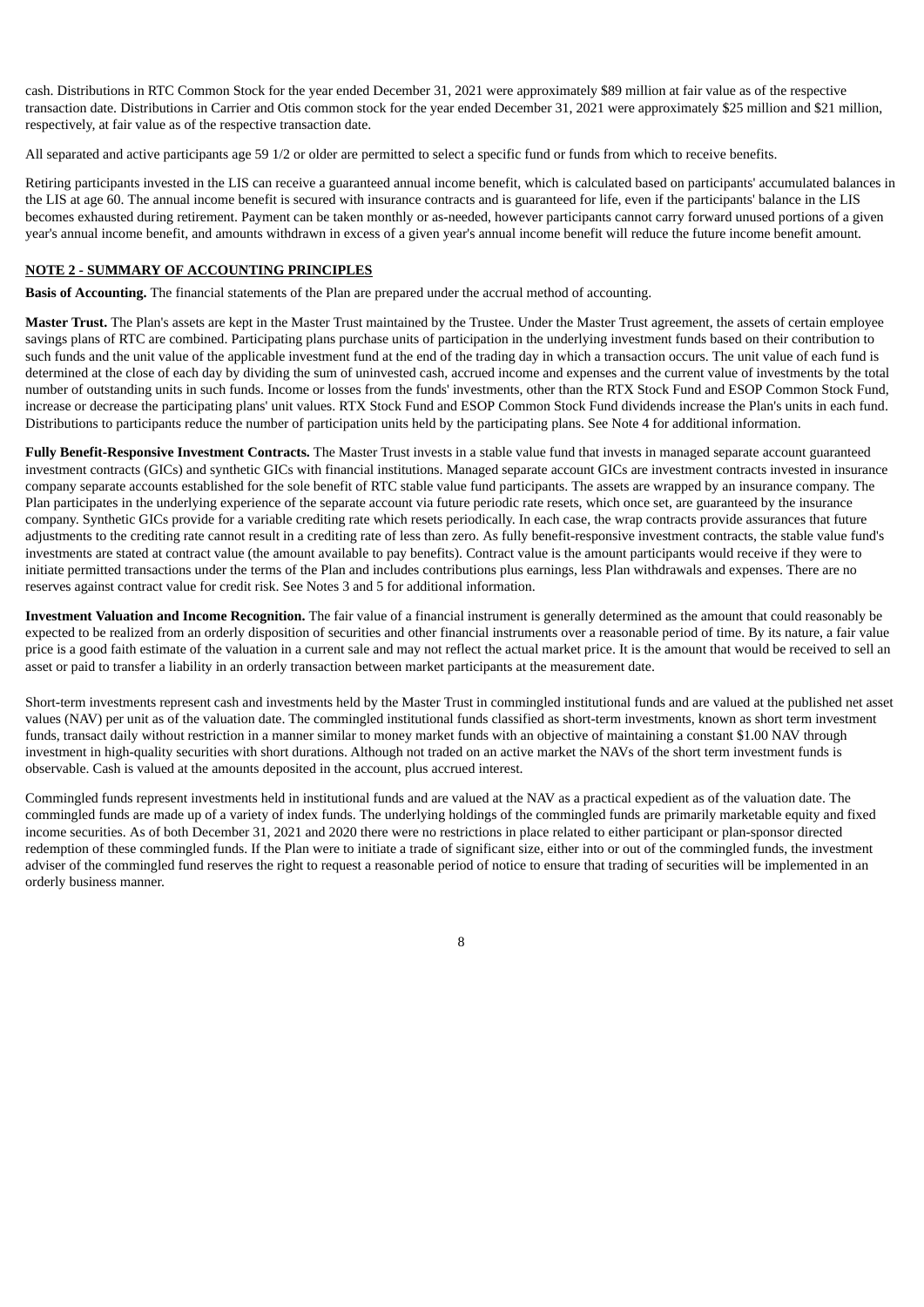The Plan offers the LIS as an investment option, which includes an insurance component for participants who want to receive a steady stream of secure retirement income. The LIS includes an equity fund, a bond fund, and a secure income fund. The equity fund and the bond fund are comprised of underlying investments of the Master Trust managed separate accounts and commingled funds. The secure income portfolio represents a collective trust fund with an investment objective of long-term growth of capital. As of December 31, 2021 and 2020 there were no restrictions in place related to either participant or plan sponsor directed redemption of these funds unless certain criteria are met. If the Plan were to initiate a trade of significant size, either into or out of the commingled funds, the investment adviser reserves the right to request a reasonable period of notice to ensure that trading of securities will be implemented in an orderly business manner.

The Master Trust invests in managed separate accounts established for the sole benefit of RTC participants. The investment valuation policy of these managed separate accounts is to value investments at fair value. Investments and other portfolio instruments are generally valued using a market approach. Common stock, preferred stock and interest in real estate investment trusts are stated at fair value determined using the closing sales prices for the investments as of the valuation date. Fixed income investments are valued on the basis of valuations furnished by Trustee-approved independent pricing services. These services determine valuations for normal institutional-size trading units of such securities using models or matrix pricing, which incorporates yield and/or price with respect to bonds that are considered comparable in characteristics such as rating, interest rate and maturity date and quotations from bond dealers to determine current value. If these valuations are deemed to be either not reliable or not readily available, the fair value will be determined in good faith by the Trustee.

Shares held in mutual funds through the mutual fund brokerage window are valued at the published NAV as of the last business day of each period presented. Certain limitations are placed on balances and direct transfers into the mutual fund brokerage window. Participants may not take a distribution or a loan directly from the mutual fund brokerage window, however, if available, they may be initiated through the other investment options.

The RTX Stock Fund is stated at fair value determined using the closing market price for RTC Common Stock as of the valuation date. As discussed above, at December 31, 2020, the RTX Stock Fund also included shares of Carrier and Otis common stock as a result of the Separation Transactions. The fair value of the RTX Stock Fund was therefore also determined using the closing market price for Carrier and Otis common stock as of the December 31, 2020 valuation date. In the one year following the Separation Transactions, participants could elect to transfer their Carrier and Otis holdings to RTC Common Stock, after which, any remaining balance was liquidated and reallocated to the Plans' default investment options.

Purchases and sales of securities are recorded on a trade-date basis. Interest income is accrued when earned. Dividends are recorded on the ex-dividend date. Net appreciation (depreciation) on the fair value of investments includes gains and losses on investments bought and sold as well as held during the year.

**Notes Receivable from Participants.** Notes receivable from participants are valued at their unpaid principal balance plus any accrued but unpaid interest. Delinquent loans are reclassified as distributions, which becomes taxable to the participant, based upon the terms of the Plan.

**Plan Expenses.** Certain Plan administrative expenses were paid directly by the Employer in 2021. Master Trust specific expenses are charged at the Master Trust level and allocated to the plans. All other administrative, Trustee, investment management fees, recordkeeper fees and other investment expenses were paid from Plan assets during 2021 and are either presented on the statement of changes in net assets available for benefits or in net appreciation (depreciation).

**Payment of Benefits.** Benefit payments to participants or beneficiaries are recorded when paid.

**Use of Estimates.** The preparation of the Plan's financial statements in conformity with accounting principles generally accepted in the United States of America requires management to make estimates and assumptions that affect the reported amounts of net assets available for benefits at the dates of the financial statements and changes therein during the reporting period and, when applicable, disclosures of contingent assets and liabilities at the dates of the financial statements. Actual results could differ from those estimates.

**Risks and Uncertainties.** Through the Master Trust, the Plan provides for various investment options in any combination of stocks, bonds, mutual funds and other investment securities. Investment securities are exposed to various risks, such as interest rate, market and credit. These risks can be adversely impacted by shifts in the market's perception of the issuers, changes in interest rates, and global economic conditions. Due to the level of risk associated with certain investment securities and the level of uncertainty related to changes in the value of investment securities, it is at least reasonably possible that changes in risks in the near term would materially affect participants' account balances and the amounts reported in the statements of net assets available for benefits. See Note 6 for discussion of risks and uncertainties related to derivatives.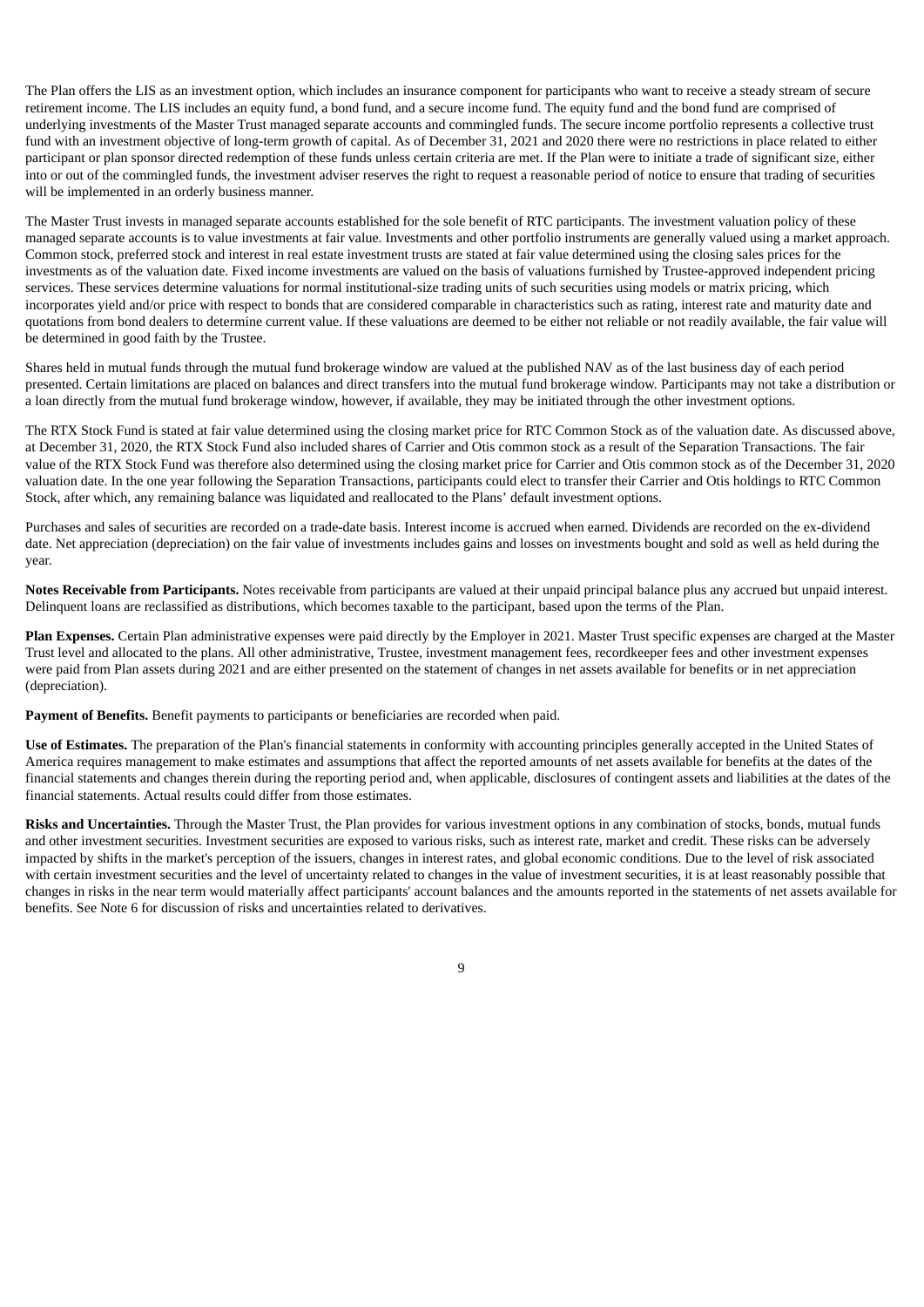**Subsequent Events.** In preparing the accompanying financial statements, the Plan evaluated events occurring from December 31, 2021 through the date the financial statements were issued.

**Accounting Standards.** New pronouncements issued but not effective until after December 31, 2021 are not expected to have a material impact on the Plan's financial statements or disclosures.

#### **NOTE 3 - INVESTMENT CONTRACTS WITH INSURANCE COMPANIES**

Through the Master Trust, the Plan invests in a stable value fund that invests in managed separate account GICs and synthetic GICs with financial institutions. Under these contracts, each insurance company guarantees repayment in full of the principal amount plus interest credited at a fixed rate for a specified period. Interest is credited to each contract based on an interest rate set each quarter by the individual insurance companies. This rate, which differs among contracts, takes into account any difference between prior quarter credited interest and the actual amount of investment earnings allocable to the contract in accordance with the established allocation procedures of the insurance company. The crediting rate is primarily based on the current yieldto-maturity of the covered investments, plus or minus amortization of the difference between the market value and contract value of the covered investments over the duration of the covered investments at the time of computation. There are no reserves against contract value for credit risk.

Certain events could limit the ability of the Plan to transact at contract value with the issuer. Such events include the following: (i) certain amendments to the Plan documents that adversely impact the stable value fund; (ii) introduction of an investment option that competes with the stable value fund; (iii) certain Plan sponsor events (e.g. a significant divestiture) that cause a significant withdrawal from the Plan; (iv) the failure of the trust to qualify for exemption from federal income taxes; or, (v) material breach of contract provisions. RTC does not believe that the occurrence of any such event, which would limit the Plan's ability to transact at no less than contract value with participants, is probable. Certain events enable issuers to terminate their contracts with RTC and settle at an amount other than contract value. Under each contract, the Plan has the option to address and cure any such event within a specified period of time. RTC does not believe that the occurrence of any such event is probable.

Investment contracts held by the Master Trust included the following:

| (thousands of dollars)        | December 31. |           |  |           |  |  |  |
|-------------------------------|--------------|-----------|--|-----------|--|--|--|
|                               | 2021         |           |  | 2020      |  |  |  |
| Managed Separate Account GICs |              | 1,711,793 |  | 1,985,384 |  |  |  |
| <b>Synthetic GICs</b>         |              | 6,988,185 |  | 6,889,915 |  |  |  |
| Total                         |              | 8,699,978 |  | 8,875,299 |  |  |  |

#### **NOTE 4 - INVESTMENT IN MASTER TRUST**

RTC has entered into a Master Trust agreement with the Trustee. Under this agreement, the Plan and the UTC Represented Employee Savings Plan (each a participating plan) combine their plan investments in the Master Trust. Participating plans purchase units of participation in the investment options based on their contribution to such options in addition to income or loss the investment options may earn or sustain, less distributions made to the plans' participants and plan expenses.

Effective January 7, 2022, the investments of the Raytheon Savings and Investment Plan (RAYSIP), which covers most employees of Raytheon Company, were transferred to the Master Trust.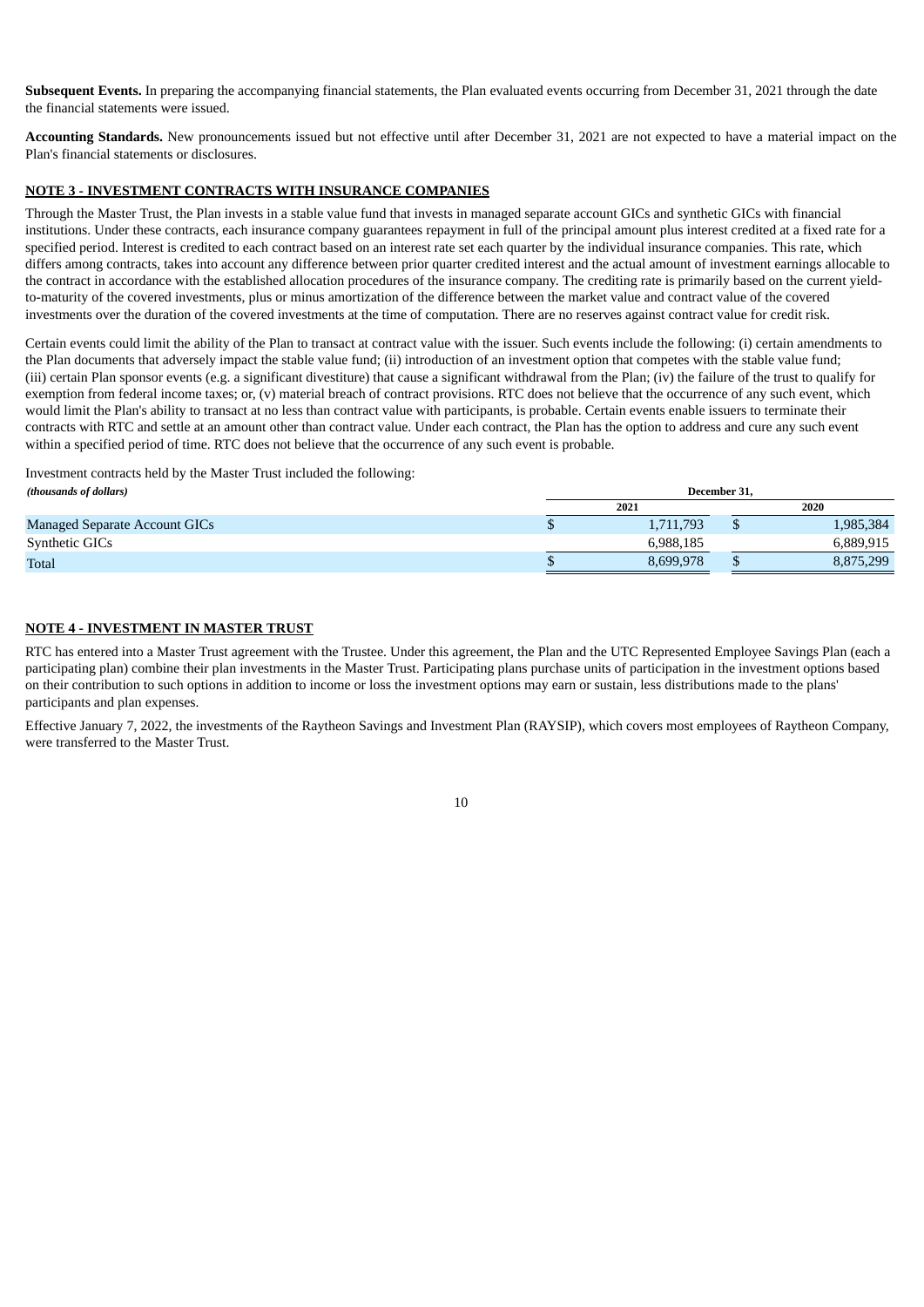The following is a summary of the financial information and data for the Master Trust and the portion attributable to the Plan:

#### **UNITED TECHNOLOGIES CORPORATION EMPLOYEE SAVINGS PLAN MASTER TRUST**

**Statements of Net Assets**

|                                                   | (Thousands of Dollars)       |              |              |   |                                                 |   |            |  |  |
|---------------------------------------------------|------------------------------|--------------|--------------|---|-------------------------------------------------|---|------------|--|--|
|                                                   | <b>Master Trust Balances</b> |              |              |   | <b>Plan's Interest in Master Trust Balances</b> |   |            |  |  |
|                                                   |                              | December 31, |              |   | December 31,                                    |   |            |  |  |
|                                                   | 2021                         |              | 2020         |   | 2021                                            |   | 2020       |  |  |
| <b>Assets:</b>                                    |                              |              |              |   |                                                 |   |            |  |  |
| Investment at fair value:                         |                              |              |              |   |                                                 |   |            |  |  |
| Cash equivalents and short-term investments       | \$<br>191,032                | - \$         | 174,772 \$   |   | 177,733 \$                                      |   | 162,996    |  |  |
| Mutual funds                                      | 537,182                      |              | 493,209      |   | 528,176                                         |   | 485,588    |  |  |
| Common and preferred stock <sup>(1)</sup>         | 13,561,421                   |              | 13,216,251   |   | 12,858,389                                      |   | 12,519,672 |  |  |
| Interest in real estate investment trusts         | 494,993                      |              | 370,751      |   | 470,275                                         |   | 351,949    |  |  |
| Other securities                                  | 14,389                       |              | 12,942       |   | 13,864                                          |   | 12,492     |  |  |
| Commingled index funds                            | 5,100,078                    |              | 3,967,035    |   | 4,905,063                                       |   | 3,833,315  |  |  |
| <b>RTC Common stock</b>                           | 5,092,811                    |              | 4,076,711    |   | 4,793,334                                       |   | 3,843,200  |  |  |
| Total investments at fair value                   | 24,991,906                   |              | 22,311,671   |   | 23,746,834                                      |   | 21,209,212 |  |  |
| Stable value fund investment contracts            | 8,699,978                    |              | 8,875,299    |   | 7,441,908                                       |   | 7,596,622  |  |  |
| Subtotal                                          | 33,691,884                   |              | 31,186,970   |   | 31,188,742                                      |   | 28,805,834 |  |  |
| Notes receivable from participants <sup>(2)</sup> | 169,425                      |              | 183,602      |   | 143,960                                         |   | 157,113    |  |  |
| <b>ESOP</b> receivables                           | 9,070                        |              | 17,182       |   | 9,070                                           |   | 17,182     |  |  |
| <b>Total assets</b>                               | 33,870,379                   |              | 31,387,754   |   | 31, 341, 772                                    |   | 28,980,129 |  |  |
| Liabilities:                                      |                              |              |              |   |                                                 |   |            |  |  |
| <b>Accrued ESOP interest</b>                      | (45)                         |              | (159)        |   | (45)                                            |   | (159)      |  |  |
| Notes payable to RTC                              | (29, 190)                    |              | (53, 813)    |   | (29, 190)                                       |   | (53, 813)  |  |  |
| <b>Total liabilities</b>                          | (29, 235)                    |              | (53, 972)    |   | (29, 235)                                       |   | (53, 972)  |  |  |
| Net assets                                        | \$<br>33,841,144             | -S           | 31, 333, 782 | S | 31,312,537                                      | S | 28,926,157 |  |  |

(1) Common and preferred stock as of December 31, 2020 includes shares of Carrier and Otis common stock received by participants as a result of the Separation Transactions on April 3, 2020. As of December 31, 2020, the fair value of Carrier and Otis common stock in the Master Trust was \$1,208 million and \$1,108 million, respectively and the Plan's interest in the Carrier and Otis common stock balances was \$1,143 million and \$1,049 million, respectively. Any time during the one year following the Separation Transactions, participants could elect to transfer their Otis and Carrier holdings to RTC common stock. Any remaining balance at April 3, 2021 was liquidated and reallocated to the Plans' default investment options.

(2) Presented separately on the Statement of Net Assets Available for Benefits.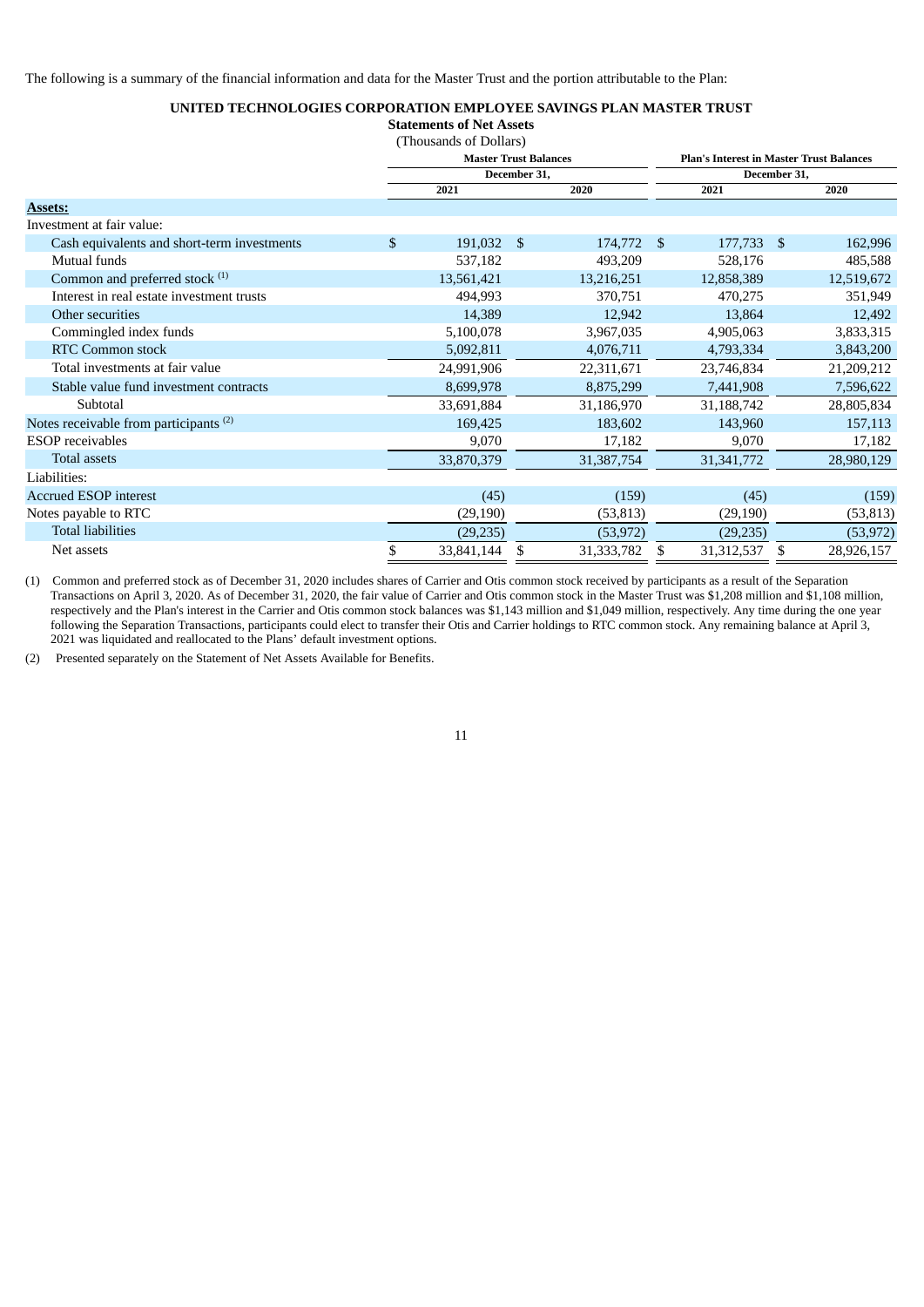#### **UNITED TECHNOLOGIES CORPORATION EMPLOYEE SAVINGS PLAN MASTER TRUST**

**Statement of Changes in Net Assets**

(Thousands of Dollars)

|                                                                  | <b>Year Ended December 31,</b><br>2021 |
|------------------------------------------------------------------|----------------------------------------|
| <b>Additions:</b>                                                |                                        |
| Interest and dividend income                                     | \$<br>624,706                          |
| Interest income on notes receivable from participants            | 8,078                                  |
| Transfers in from participating plans for purchase of units      | 1,012,778                              |
| Net appreciation on fair value of investments                    | 4,007,092                              |
| <b>Total additions</b>                                           | 5,652,654                              |
| <b>Deductions:</b>                                               |                                        |
| Transfers out on behalf of participating plans for distributions | 3,059,642                              |
| Master Trust administrative expense                              | 60,022                                 |
| ESOP debt - principal payments                                   | 24,365                                 |
| ESOP debt - interest payments                                    | 1,263                                  |
| <b>Total deductions</b>                                          | 3,145,292                              |
| Increase in net assets                                           | 2,507,362                              |
| Net assets:                                                      |                                        |
| Beginning of year                                                | 31, 333, 782                           |
| End of year                                                      | 33.841.144                             |

#### **NOTE 5 - FAIR VALUE OF INVESTMENTS IN THE MASTER TRUST**

The Fair Value Measurements and Disclosure Topic of the Financial Accounting Standards Board (FASB) Accounting Standards Codification (ASC) establishes a valuation hierarchy for disclosure of the inputs to the valuations used to measure fair value. A financial asset or liability's classification within the hierarchy is determined based on the lowest level input that is significant to the fair value measurement. This hierarchy prioritizes the inputs into three broad levels as follows:

**Level 1** – quoted prices in active markets for identical assets or liabilities;

Level 2 – inputs other than quoted prices included within Level 1 that are observable for the asset or liability either directly or indirectly;

**Level 3** – unobservable inputs based on our own assumptions used to measure assets and liabilities at fair value.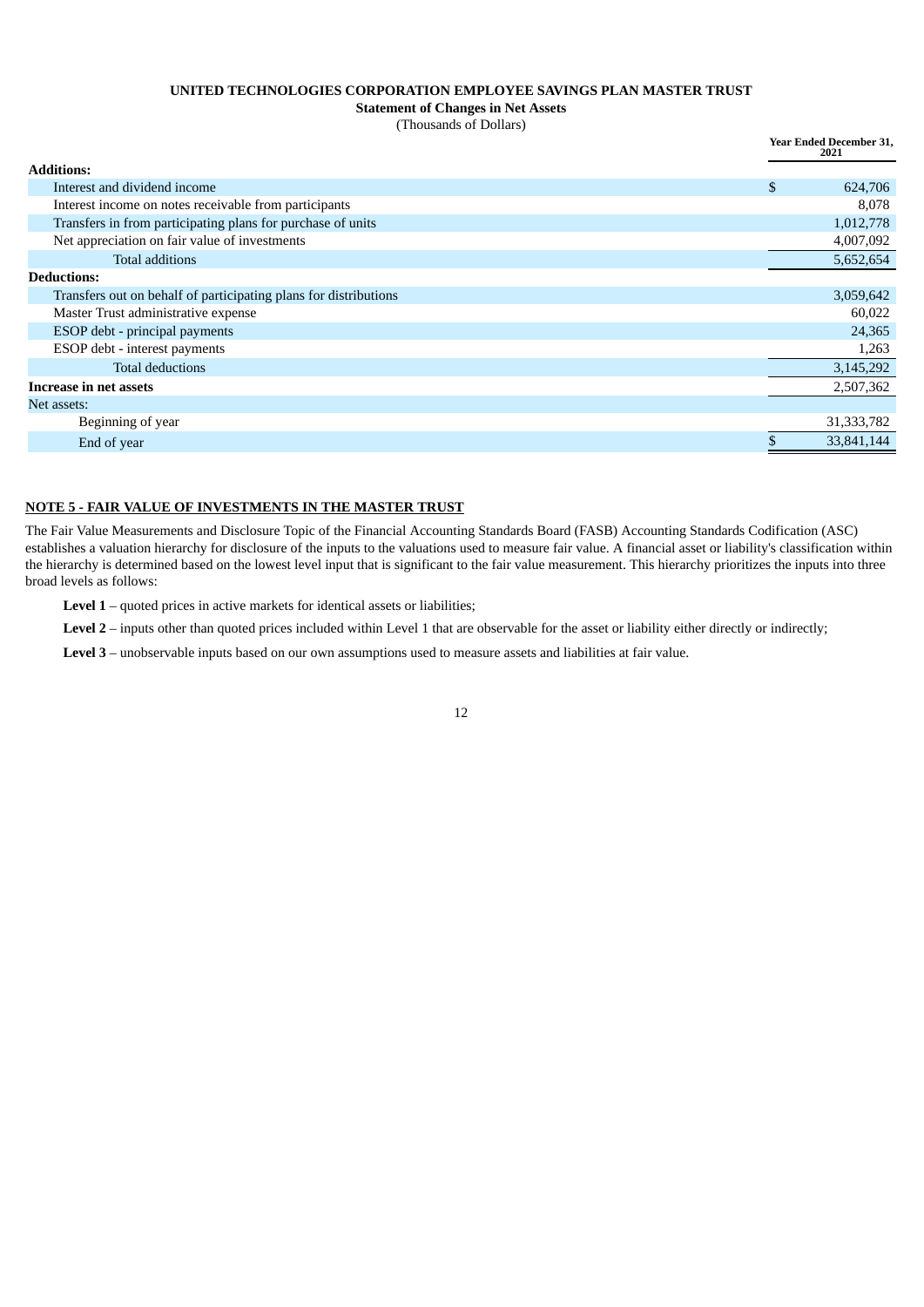The following tables provide the investments carried at fair value measured on a recurring basis as of December 31, 2021 and 2020:

|                                           | <b>December 31, 2021</b> |   |                |  |                          |  |                                   |  |             |  |
|-------------------------------------------|--------------------------|---|----------------|--|--------------------------|--|-----------------------------------|--|-------------|--|
| (thousands of dollars)                    | <b>Level 1</b>           |   | <b>Level 2</b> |  | <b>Level 3</b>           |  | <b>Not Subject to</b><br>Leveling |  | Total $(1)$ |  |
| Short-term investments                    |                          | S | 94,288 \$      |  | $\overline{\phantom{m}}$ |  | $\overline{\phantom{0}}$          |  | 94,288      |  |
| Mutual funds                              | 537,182                  |   |                |  |                          |  |                                   |  | 537,182     |  |
| Separate accounts:                        |                          |   |                |  |                          |  |                                   |  |             |  |
| Short-term investments                    |                          |   | 72,004         |  |                          |  |                                   |  | 72,004      |  |
| Common and preferred stock                | 13,561,421               |   |                |  |                          |  |                                   |  | 13,561,421  |  |
| Interest in real estate investment trusts | 494,993                  |   |                |  |                          |  |                                   |  | 494,993     |  |
| Other securities                          | 14,389                   |   | __             |  |                          |  |                                   |  | 14,389      |  |
| <b>RTC Common Stock</b>                   | 5,092,811                |   |                |  |                          |  |                                   |  | 5,092,811   |  |
| Commingled index funds                    |                          |   |                |  |                          |  | 5,100,078                         |  | 5,100,078   |  |
| Total                                     | 19,700,796               |   | 166,292        |  |                          |  | 5,100,078                         |  | 24,967,166  |  |

|                                           |    |                          |    |         |    | <b>December 31, 2020</b> |                                          |             |
|-------------------------------------------|----|--------------------------|----|---------|----|--------------------------|------------------------------------------|-------------|
| (thousands of dollars)                    |    | <b>Level 1</b>           |    | Level 2 |    | <b>Level 3</b>           | <b>Not Subject to</b><br><b>Leveling</b> | Total $(1)$ |
| Short-term investments                    | y. | $\overline{\phantom{0}}$ | -S | 102,827 | £. | $\overline{\phantom{m}}$ |                                          | 102,827     |
| Mutual funds                              |    | 493,209                  |    |         |    |                          |                                          | 493,209     |
| Separate accounts:                        |    |                          |    |         |    |                          |                                          |             |
| Short-term investments                    |    |                          |    | 56,337  |    |                          |                                          | 56,337      |
| Common and preferred stock <sup>(2)</sup> |    | 13,216,251               |    |         |    |                          |                                          | 13,216,251  |
| Interest in real estate investment trusts |    | 370,751                  |    |         |    |                          |                                          | 370,751     |
| Other securities                          |    | 12.942                   |    |         |    |                          |                                          | 12,942      |
| <b>RTC Common Stock</b>                   |    | 4,076,711                |    |         |    |                          |                                          | 4,076,711   |
| Commingled index funds                    |    |                          |    |         |    |                          | 3,967,035                                | 3,967,035   |
| Total                                     |    | 18,169,864               |    | 159,164 |    |                          | 3,967,035                                | 22,296,063  |
|                                           |    |                          |    |         |    |                          |                                          |             |

(1) The tables above exclude \$24,740 thousand and \$15,608 thousand of net receivables due to the Master Trust for the Plan years ended December 31, 2021 and 2020, respectively.

(2) Common and preferred stock as of December 31, 2020 includes shares of Carrier and Otis common stock received by participants as a result of the Separation Transactions on April 3, 2020. As of December 31, 2020, the fair value of Carrier and Otis common stock was \$1,208 million and \$1,108 million, respectively. Any time during the one year following the Separation Transactions, participants could elect to transfer their Otis and Carrier holdings back in to RTC common stock. Any remaining balance at April 3, 2021 was liquidated and reallocated to the Plans' default investment options.

#### **NOTE 6 – DERIVATIVES**

The investment managers retained by RTC have discretion to invest Master Trust assets in derivative financial instruments to manage risk and achieve trading and cost efficiency when the underlying security may not be accessible at a reasonable transaction cost or may be impractical to invest in from an administrative perspective. These derivatives consist of interest rate futures and swaps contracts contained in assets wrapped by insurance companies and reported at contract value within the stable value fund and index futures contracts held within the managed separate accounts.

The following is a summary of the significant accounting policies associated with the Master Trust's use of derivatives valued at fair value.

**Futures Contracts.** The Master Trust uses fixed income and equity index and interest futures contracts to manage exposure to the market. Buying futures tends to increase the Master Trust's exposure to the underlying instrument. Selling futures tends to decrease the Master Trust's exposure to the underlying instrument held or offset the fair value of other fund investments. Futures contracts are valued at the last settlement price at the end of each day on the exchange upon which they are traded.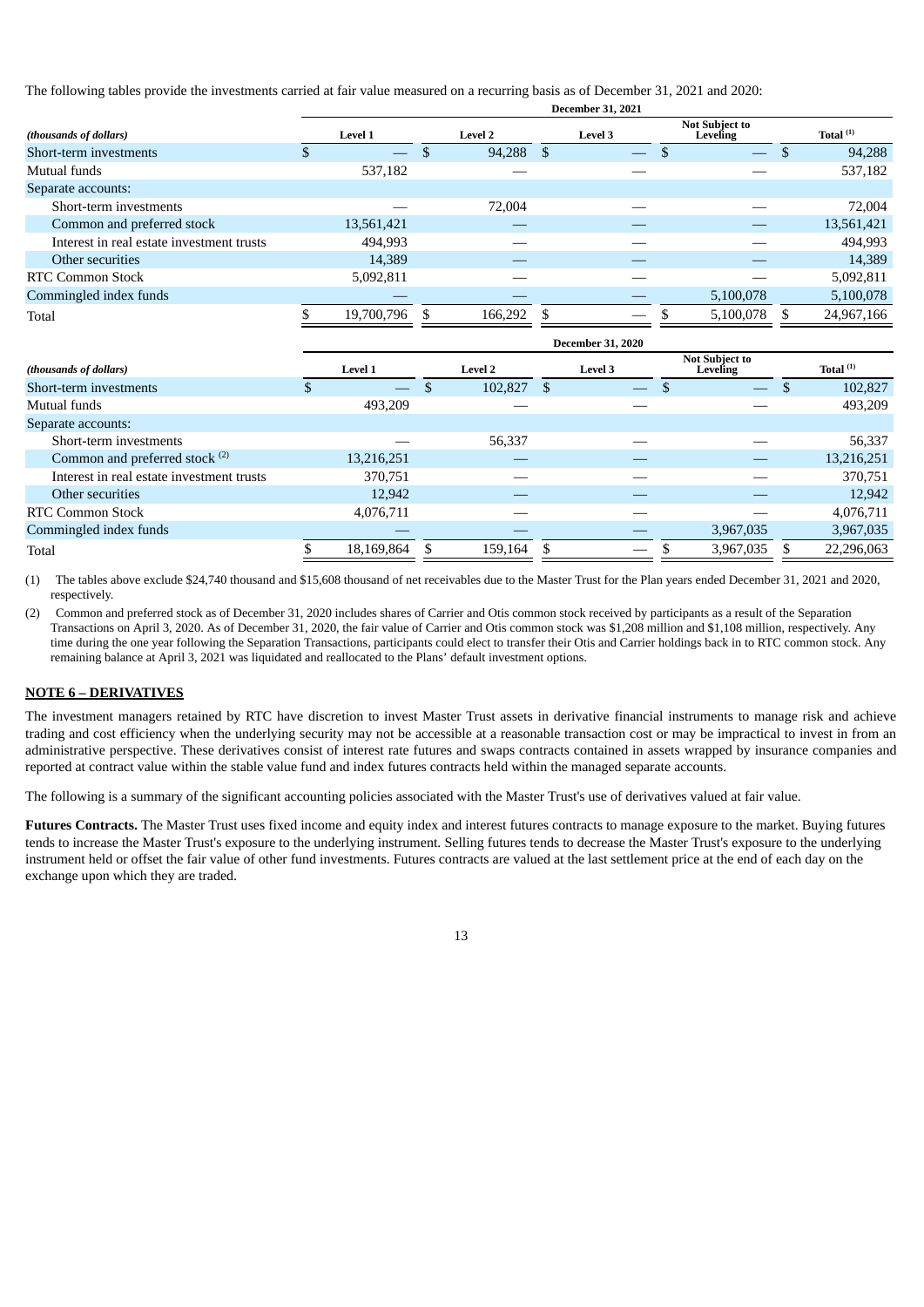Upon entering into a futures contract, the Master Trust is required to deposit either in cash or securities an amount (initial margin) equal to a certain percentage of the nominal value of the contract. Pursuant to the futures contract, the Master Trust agrees to receive from or pay to the Futures Commission Merchant (FCM) an amount of cash equal to the daily fluctuation in the value of the futures contract. Such receipts or payments are known as "variation margin" which are generally settled daily and are included in the net appreciation (depreciation) on fair value of investments. The Master Trust will record a variation margin receivable or payable in the Master Trust net assets for variation margins which have not yet been paid at the end of the year.

Futures contracts involve, to varying degrees, credit and market risks. The Master Trust enters into futures contracts on exchanges where the exchange acts as the counterparty to the transaction. Thus, credit risk on such transactions is limited to the failure of the exchange. Futures orders are executed on behalf of the Master Trust by FCM firms which determine margin requirements consistent with industry standards and the various rules and regulations of the exchanges on which trades occur. Initial and maintenance margin rates used in determining margin requirements may vary, but are established at levels no lower than those prescribed by U.S. Commodity Futures Trading Commission regulations. FCM relationships and operations (including treatment of customer capital and capital requirements) are overseen by both the investment managers and RTC. The daily settlement on the futures contracts serves to greatly reduce credit risk. Losses in value may arise from changes in the value of the underlying instruments or if there is an illiquid secondary market for the contracts. In addition, there is the risk that there may not be an exact correlation between a futures contract and the underlying index or security.

There were no significant unrealized gains or losses from index futures contracts in the Master Trust Statement of Net Assets as of December 31, 2021 and 2020. Similarly, there were no significant gains or losses on index futures contracts in the Master Trust Statement of Changes in Net Assets for the year ended December 31, 2021.

During the year ended December 31, 2021, the average notional value of index futures contracts was approximately \$30 million. The average value of index futures contracts sold and purchased was approximately \$3 million and \$3 million, respectively.

#### **NOTE 7 - EMPLOYEE STOCK OWNERSHIP PLAN**

The Trustee executed a series of promissory notes (ESOP debt), which are internal financing arrangements designed to align the value of shares released from the reserve account, as described below, with plan matching contribution obligations. (See Note 8 for details on the portions of ESOP debt currently outstanding).

Shares of Common Stock are allocated to participant accounts of the Plan as participants earn RTC's matching contributions. Shares of Common Stock are released for allocation to participants as principal and interest payments are made on the ESOP debt. Cash dividends on Common Stock shares held by the ESOP and additional contributions from RTC are used to repay ESOP debt principal and interest. ESOP debt may be pre-paid or re-amortized to either increase or decrease the number of shares released so that the value of released shares equals the value of the plan benefit. The Corporation may also, at its option, contribute additional Common Stock or cash to the ESOP. RTC has provided certain guarantees related to the matching contribution formula and certain other commitments in connection with the ESOP debt. For the year ended December 31, 2021, participants were credited with matching contributions in Common Stock of approximately \$181 million representing approximately 2,228,000 shares. Additionally, in lieu of receiving cash, participants' dividends are paid by allocating additional shares to participant accounts. Participants may elect to receive cash dividends. During 2021, participants earned dividends of approximately \$50 million representing approximately 607,000 shares of Common Stock.

Shares allocated to a participant generally may not be distributed until the participant's termination, disability, retirement, or death. Upon distribution, a participant may elect to receive either cash or shares of Common Stock.

The ESOP Fund's investment in RTC Common Stock shares at December 31, 2021 and 2020 is as follows:

|                                       |            | 2021      |       |            | 2020       |  |            |  |  |
|---------------------------------------|------------|-----------|-------|------------|------------|--|------------|--|--|
| (thousands of dollars, except shares) | Allocated  |           | Total |            | Allocated  |  | Total      |  |  |
| Number of Shares                      | 25,372,318 |           |       | 32,359,067 | 23,481,330 |  | 32,674,569 |  |  |
| Market Value                          |            | 2.183.542 |       | 2.784.821  | 679.150    |  | 2,336,558  |  |  |

The net assets available for benefits in the ESOP Fund related to RTC Common Stock at December 31, 2021 and 2020 include unrealized appreciation of approximately \$2.5 billion and \$2.1 billion, of which approximately \$0.5 billion and \$0.6 billion relates to unallocated shares, respectively.

As discussed in Note 1, as a result of the Separation Transactions, the RTX ESOP also held shares of Carrier and Otis common stock at December 31, 2020. The number of shares outstanding and market value of the ESOP Fund's investment in Carrier and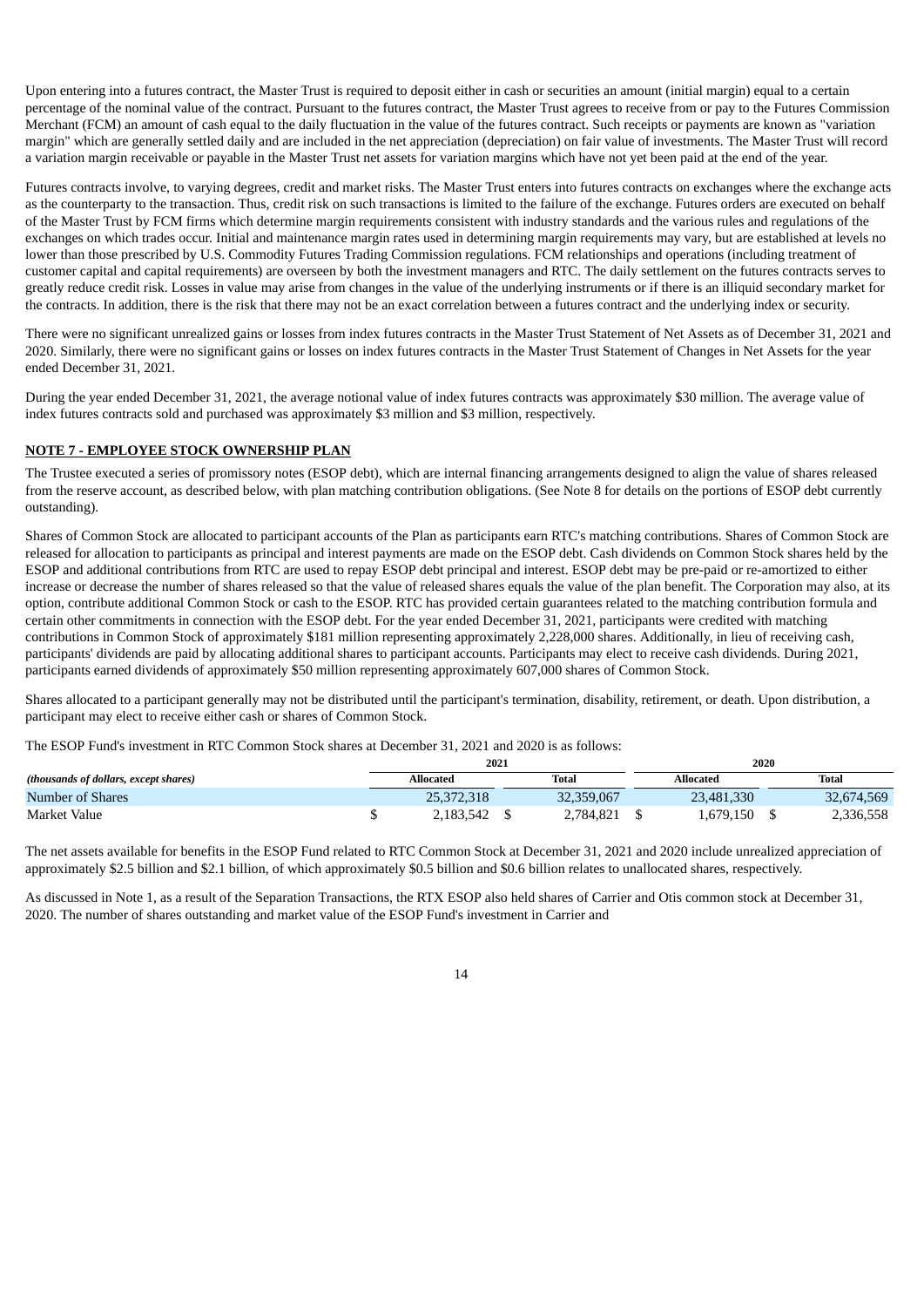Otis at December 31, 2020 was 21,852,775 shares and \$653 million and 37,027,377 shares and \$598 million, respectively. The net assets available for benefits in the ESOP Fund at December 31, 2020 related to Carrier and Otis included unrealized appreciation of approximately \$618 million and \$541 million, respectively. In the one year following the Separation Transactions, participants could elect to transfer their Carrier and Otis holdings to RTC Common Stock, after which, any remaining balance was liquidated and reallocated to the Plans' default investment options.

Employer matching contributions made through the ESOP are automatically invested in the same manner as participants' elective contributions, to provide an element of auto-diversification to reduce unintended concentration of participants' balances in Company stock. Participants may make an election to continue to receive their Employer matching contributions in the ESOP.

#### **NOTE 8 - ESOP DEBT**

The following table represents the current ESOP debt owed by the Master Trust to RTC.

| <b>Date Issued</b> | Principal (000's) | <b>Rate of Interest</b> | Due                  |
|--------------------|-------------------|-------------------------|----------------------|
| December 10, 2008  | 29,100            | 2.68 %                  | 2038<br>December 10. |
|                    | 29,100            |                         |                      |

Principal repayments made during the year ended December 31, 2021 totaled \$24,365 thousand.

#### **NOTE 9 - RELATED-PARTY AND PARTY-IN-INTEREST TRANSACTIONS**

The Trustee manages certain Plan investment options. These transactions qualify as exempt party-in-interest transactions.

The Master Trust holds common shares of RTC, the Plan sponsor, and these qualify as exempt party-in-interest transactions.

The Plan invests in the RTX Stock Fund (the Fund), which is comprised of a short-term investment fund component and shares of common stock of RTC. The unit values of the Fund are recorded and maintained by the Trustee. During the year ended December 31, 2021, the Plan purchased units of the RTX Stock Fund of approximately \$773 million including dividends and interest of approximately \$45 million, sold units of the Fund of approximately \$578 million, and had net appreciation on the Fund of approximately \$325 million. The total value of the Plan's interest in the Fund was approximately \$2.1 billion and \$1.5 billion at December 31, 2021 and 2020, respectively. As of December 31, 2021, all Carrier and Otis holdings have been liquidated into existing investment options, as described in Note 1.

As discussed in Note 1, as a result of the Separation Transactions, Carrier and Otis common stock funds were created to hold the shares of Carrier and Otis common stock received in the special dividends declared by UTC in 2020. These funds were closed to new investments within the Plan and were removed as investment options in April 2021. The total value of the Plan's interest in the Carrier and Otis common stock funds was approximately \$497 million and \$455 million, respectively, at December 31, 2020. During the year ended December 31, 2021, the Plan had net appreciation on the Carrier common stock fund of approximately \$56 million and sold units of the Carrier common stock fund of approximately \$553 million. During the year ended December 31, 2021, the Plan had net appreciation on the Otis common stock fund of approximately \$35 million and sold units of the Otis common stock fund of approximately \$490 million.

The Plan invests in the ESOP, which is comprised of a short-term investment fund component and shares of common stock of RTC. As discussed in Note 1, as a result of the Separation Transaction, the RTX ESOP also held shares of Carrier and Otis common stock as of December 31, 2020. The total value of the Plan's interest in the ESOP was approximately \$2.8 billion and \$2.3 billion at December 31, 2021 and 2020, respectively (see Notes 1, 7 and 8). In connection with the note payable financing (see Note 8) the Plan has an ESOP receivable of approximately \$9 million and \$15 million from RTC as of December 31, 2021 and 2020, respectively.

As discussed in Note 1, as a result of the Separation Transactions, Carrier and Otis ESOPs were created to hold the shares of Carrier and Otis common stock received in the special dividends declared by UTC in 2020. The total value of the Plan's interest in the Carrier and Otis ESOPs was approximately \$653 million and \$598 million, respectively, at December 31, 2020. Any time during the one year following the Separation Transactions, participants could elect to transfer their Otis and Carrier holdings to RTC common stock. Any remaining balance at April 3, 2021 was liquidated and reallocated to the Plans' default investment options.

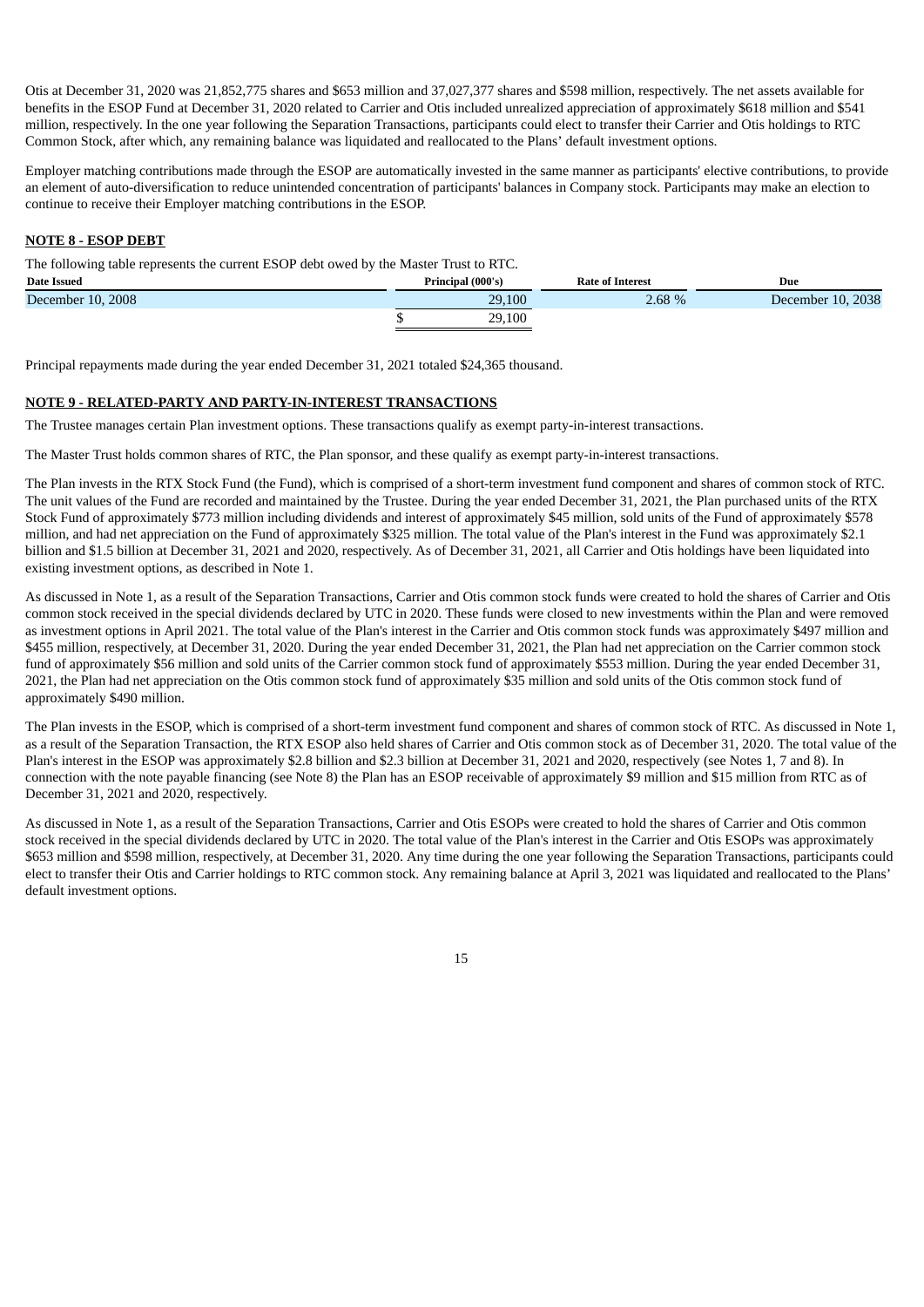#### **NOTE 10 – PLAN TERMINATION**

Although it has not expressed any intent to do so, RTC has the right under the Plan to discontinue its contributions at any time and to terminate the Plan subject to the provisions of ERISA and certain Plan provisions that limit this right when certain ESOP loans remain outstanding. In the event of Plan termination, participants will become 100 percent vested in their accounts.

#### **NOTE 11 – RECONCILIATION OF FINANCIAL STATEMENTS TO FORM 5500**

The following are reconciliations of net assets available for benefits and benefits paid from the financial statements to the Form 5500:

|                                                                             | December 31. |              |    |                                               |  |  |
|-----------------------------------------------------------------------------|--------------|--------------|----|-----------------------------------------------|--|--|
| (thousands of dollars)                                                      |              | 2021         |    | 2020                                          |  |  |
| Net assets available for benefits per the financial statements              |              | 31, 312, 537 | -S | 28,926,157                                    |  |  |
| Amounts allocated to participant withdrawals                                |              | (1,202)      |    | (5, 182)                                      |  |  |
| Net assets available for benefits per Form 5500                             |              | 31,311,335   |    | 28,920,975                                    |  |  |
| (thousands of dollars)                                                      |              |              |    | <b>Year Ended</b><br><b>December 31, 2021</b> |  |  |
| Distributions to participants or beneficiaries per the financial statements |              |              |    | 2,853,405                                     |  |  |
| Add: Amounts allocated to participant withdrawals at December 31, 2021      |              |              |    | 1,202                                         |  |  |
| Less: Amounts allocated to participant withdrawals at December 31, 2020     |              |              |    | (5, 182)                                      |  |  |
| Distributions to participants or beneficiaries per Form 5500                |              |              |    | 2,849,425                                     |  |  |

Amounts allocated to participant withdrawals are recorded on Form 5500 for benefit claims that have been processed and approved for payment prior to December 31 but not yet paid as of that date. Additionally, as of December 31, 2021 and 2020, fully benefit-responsive GICs are presented at contract value in both the Form 5500 and in the Plan's financial statements.

#### **NOTE 12 – TAX STATUS**

The Internal Revenue Service (IRS) has determined and informed UTC by letter dated October 28, 2016 that the Plan is designed in accordance with applicable sections of the Internal Revenue Code. The Plan has been amended since receiving the determination letter. The Company believes that the current design and operation of the Plan are consistent with preservation of the qualification of the Plan and exemption of the Trust in the context of applicable IRS procedures.

<span id="page-15-0"></span>Accounting principles generally accepted in the United States of America require plan management to evaluate tax positions taken by the plan and recognize a tax liability if the organization has taken an uncertain position that more likely than not would not be sustained upon examination by the Internal Revenue Service. The Plan is subject to routine audits by taxing jurisdictions; however, there are currently no audits for any tax periods in progress. The Plan administrator believes it is no longer subject to income tax examinations for years prior to 2018.

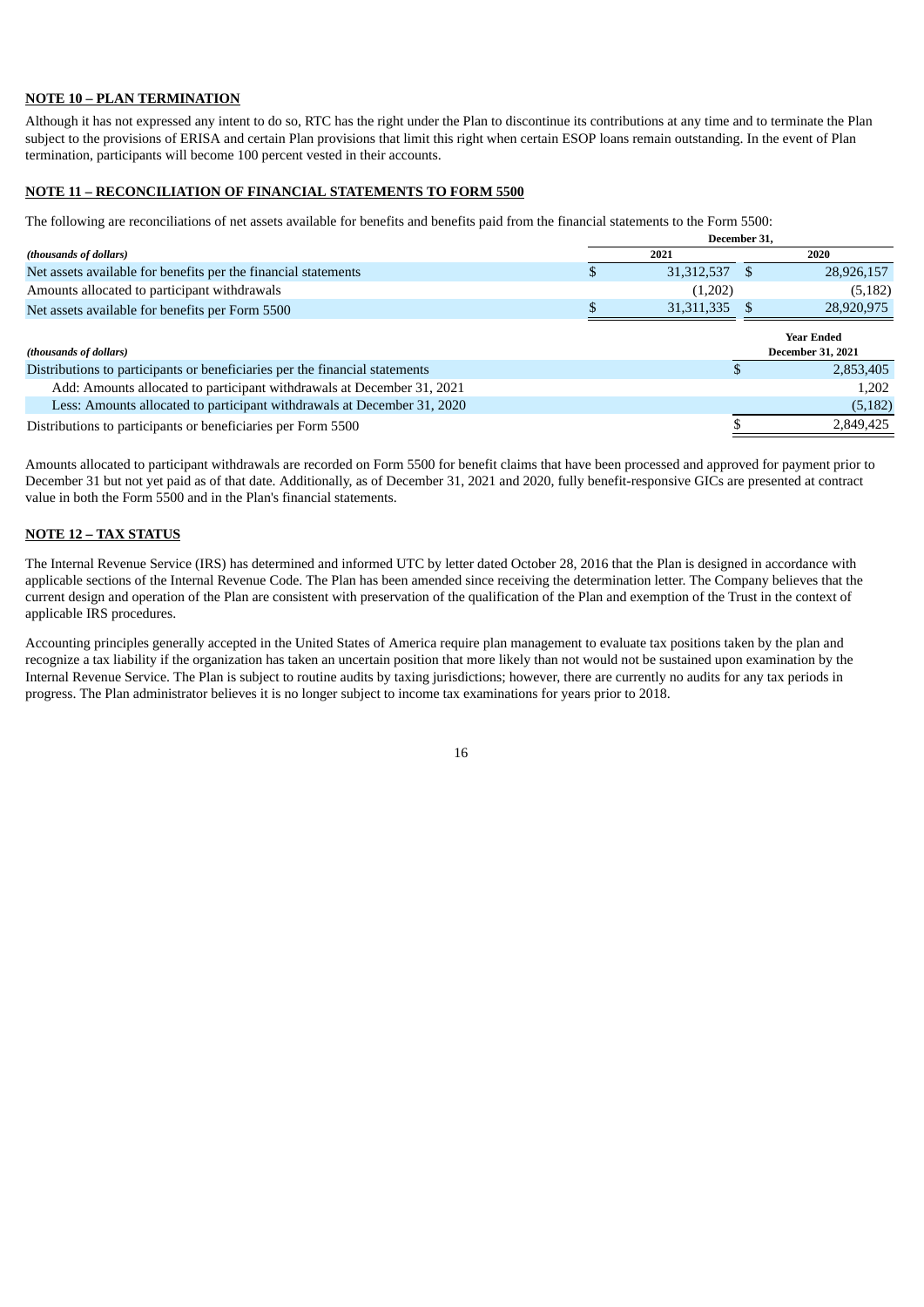### **UNITED TECHNOLOGIES CORPORATION EMPLOYEE SAVINGS PLAN**

## **SUPPLEMENTAL SCHEDULE**

#### **Schedule H, Line 4i - Schedule of Assets (Held at End of Year) December 31, 2021**

| (a) | (b) Identity of issuer, borrower,<br>lessor or similar party                 | (c) Description of investment, including maturity date, rate of interest,<br>collateral, par or maturity value                                                             | (d) Cost                 | (e) Current value |
|-----|------------------------------------------------------------------------------|----------------------------------------------------------------------------------------------------------------------------------------------------------------------------|--------------------------|-------------------|
| $*$ | United Technologies Corporation<br><b>Employee Savings Plan Master Trust</b> | Interest in Master Trust investment accounts                                                                                                                               | $\overline{\phantom{a}}$ | 31,168,577,000    |
| ∗   | <b>Plan Participants</b>                                                     | Notes receivable from participants collateralized by participant<br>balances, interest ranging from 2.41 percent to 10.5 percent,<br>terms ranging from 1 year to 11 years |                          | 143,960,000       |
|     |                                                                              |                                                                                                                                                                            | $\overline{\phantom{0}}$ | 31, 312, 537, 000 |

<span id="page-16-0"></span>\* Indicates an identified person known to be a party-in-interest to the Plan.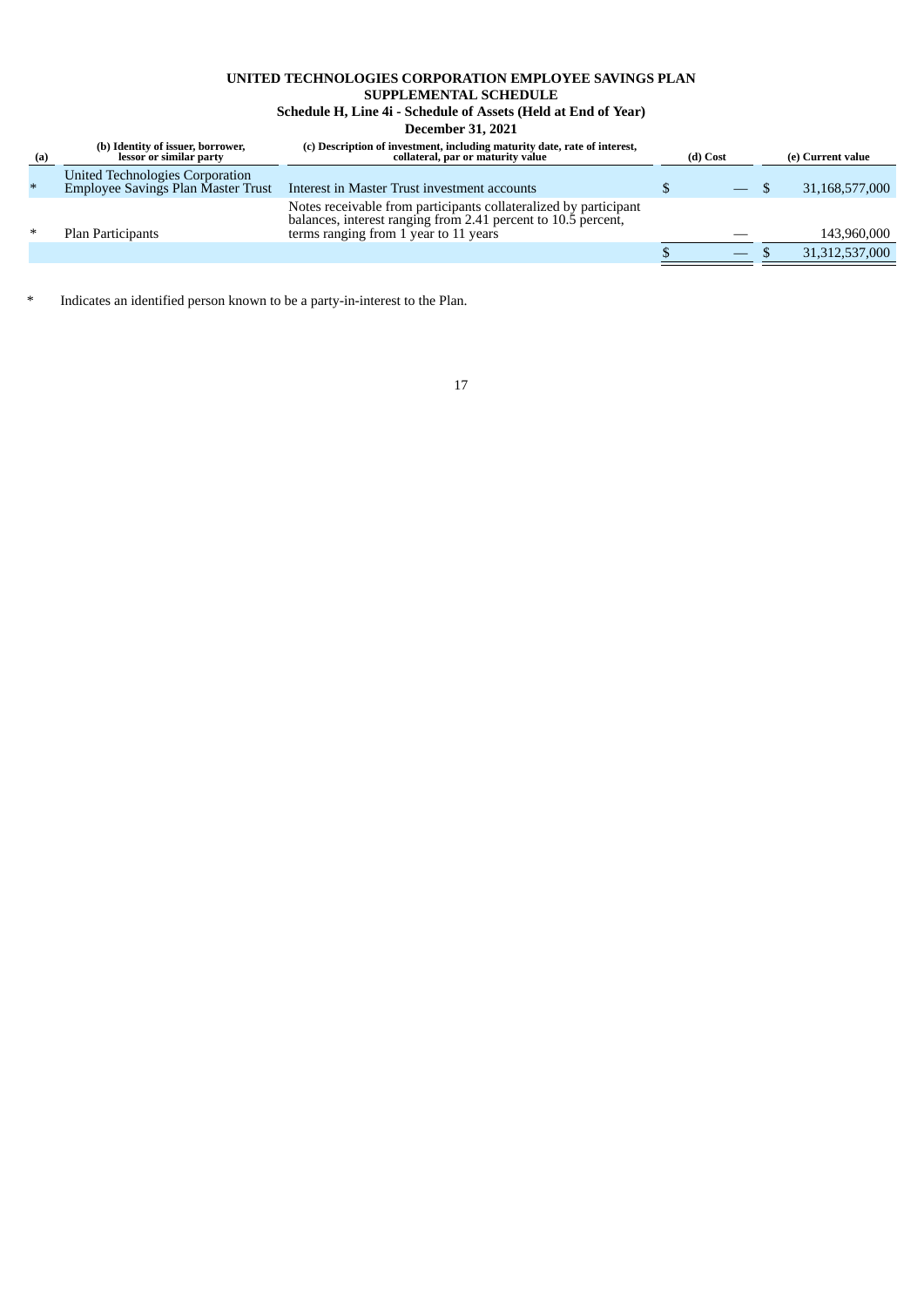### **EXHIBIT INDEX**

<span id="page-17-0"></span>Consent of Independent Registered Public Accounting Firm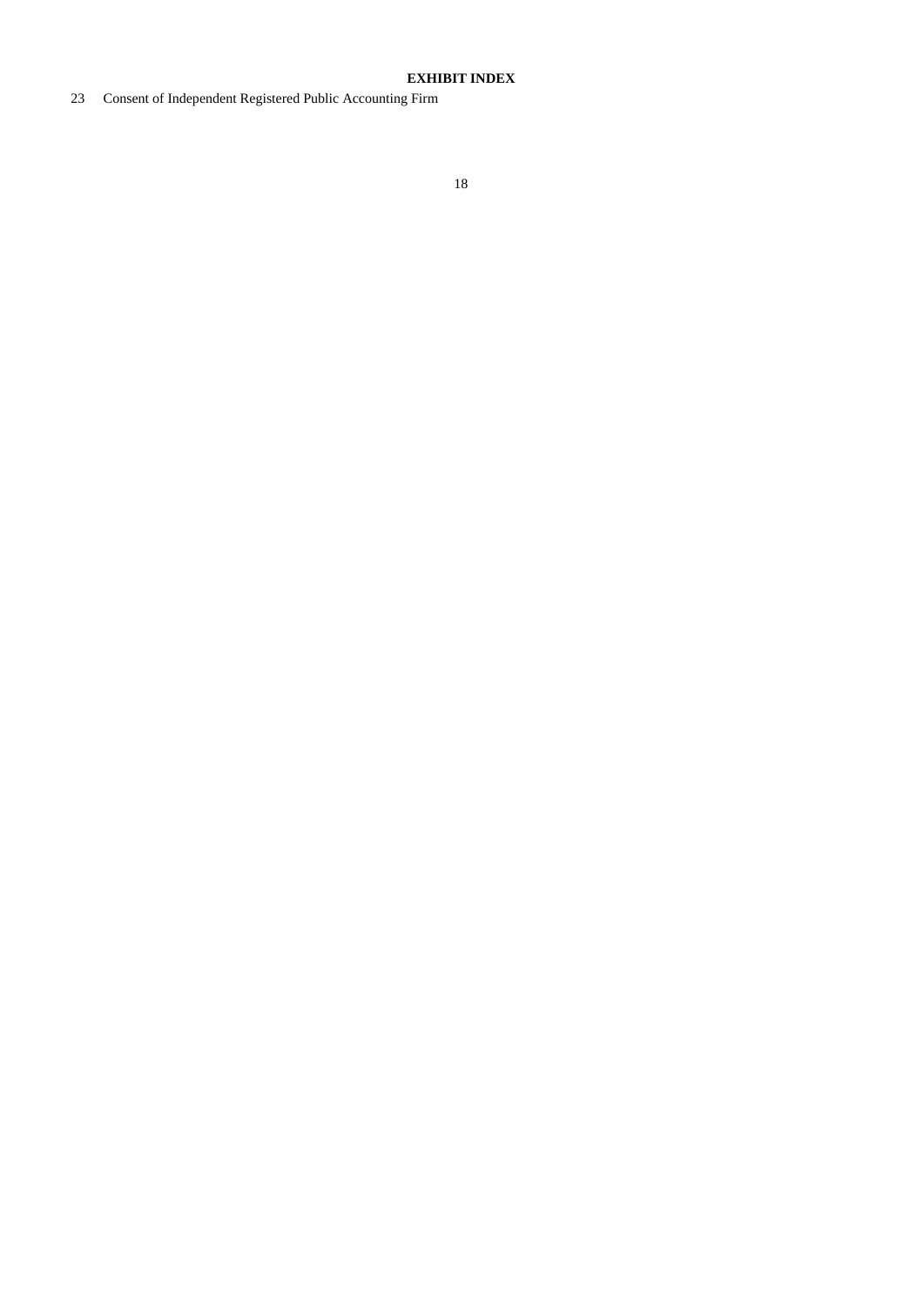#### **SIGNATURE**

The Plan (or persons who administer the employee benefit plan), pursuant to the requirements of the Securities Exchange Act of 1934, has duly caused this annual report to be signed on its behalf by the undersigned hereunto duly authorized.

#### **UNITED TECHNOLOGIES CORPORATION EMPLOYEE SAVINGS PLAN**

Dated: June 21, 2022 By: /s/ AMY L. JOHNSON

Amy L. Johnson Corporate Vice President and Controller Principal Accounting Officer